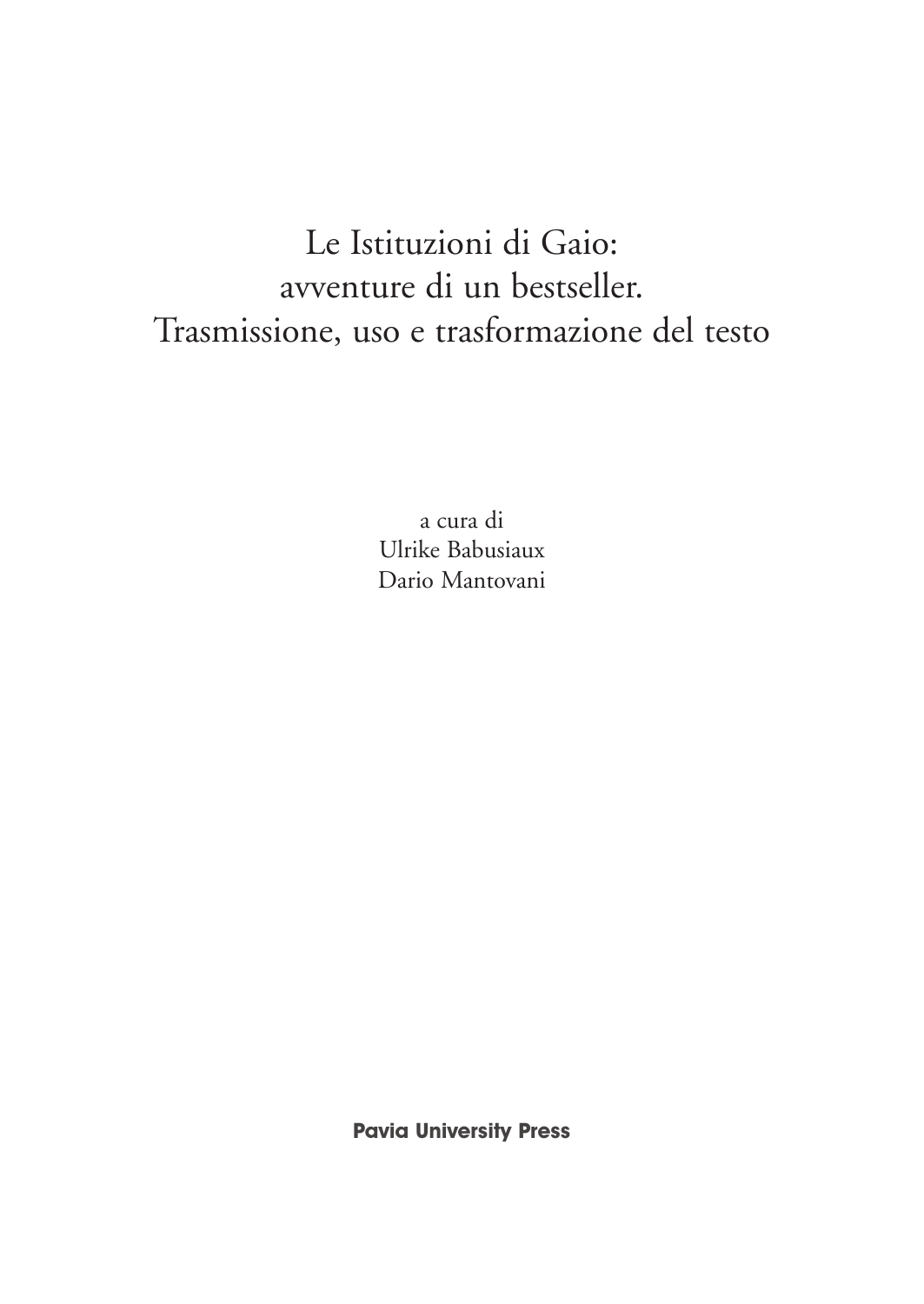The research leading to these results has received funding from the European Research Council under the European Union's Seventh Framework Programme (FP7/2007-2013) / ERC grant agreement n°341102 - project REDHIS





Le Istituzioni di Gaio: avventure di un bestseller. Trasmissione, uso e trasformazione del testo / a cura di Ulrike Babusiaux, Dario Mantovani - Pavia : Pavia University Press, 2020. - IX, 840 p. : ill. ; 25 cm. (Pubblicazioni del CEDANT; 17)

http://archivio.paviauniversitypress.it/oa/9788869521362.pdf

ISBN 978-88-6952-135-5 (cartonato) ISBN 978-88-6952-136-2 (ebook PDF)

© 2020 Pavia University Press, Pavia ISBN: 978-88-6952-135-5

Nella sezione *Scientifica* Pavia University Press pubblica esclusivamente testi scientifici valutati e approvati dal Comitato scientifico-editoriale.



I diritti di traduzione, di memorizzazione elettronica, di riproduzione e di adattamento anche parziale, con qualsiasi mezzo, sono riservati per tutti i paesi.

I curatori sono a disposizione degli aventi diritti con cui non abbiano potuto comunicare, per eventuali omissioni o inesattezze.

Prima edizione: Gennaio 2020

Pavia University Press - Edizioni dell'Università degli Studi di Pavia Via Luino, 12 - 27100 Pavia (PV) - Italia www.paviauniversitypress.it - unipress@unipv.it

Stampa: *Lineagrafica*, Via Carlo Marx, 1 - 06012 Città di Castello (PG) *Printed in Italy*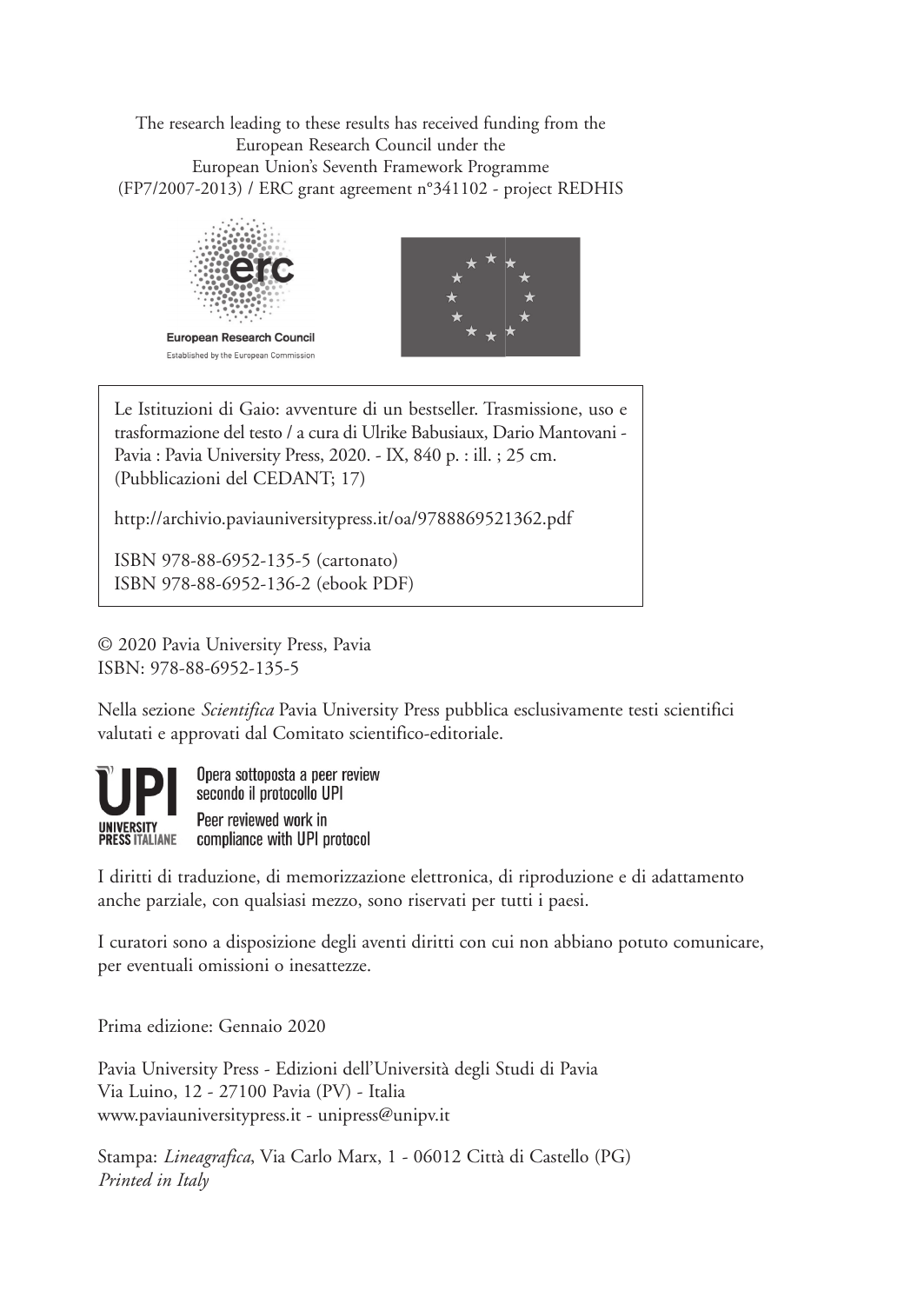# **On Homer and the Invention of Money: The Jurist Gaius in Servius' Georgics Commentary (3.306-307)**[\\*](#page-2-0)

MATTHIJS WIBIER *University of Kent, Canterbury*

#### **1. Introduction**

—————

The extensive commentary on Vergil's poems that has been transmitted under the name of Servius cites the jurist Gaius by name once. Active in Rome from the late fourth into the fifth century CE, the grammarian Servius educated the sons of the Roman elite not only about Rome's most acclaimed poet, but he also drilled them in what he considered to be good Latin. $1$  The instructional style of his commentary evokes the classroom and should thus probably be seen as a reflection of his teaching practices.<sup>[2](#page-2-2)</sup> Since the commentary is based on and incorporates older commentaries on Vergil, most prominently the monumental work of Aelius Donatus (active 350s CE), Servius' corpus is an invaluable source for the history of teaching and Vergilian scholarship in Rome.<sup>[3](#page-2-3)</sup> Delving into the background of antiquarian matters is a keen interest of the commentary, and the explanations

<span id="page-2-0"></span><sup>\*</sup> I would like to thank the organisers and participants of CEDANT 2016 for two great conferences, in particular M. Fressura, F. Battaglia, D. Liebs, U. Babusiaux, and D. Mantovani. My warmest thanks also to the audience of my talk at Durham University in January 2018, especially J. Haubold. Finally, I am grateful to the Center for Hellenic Studies, Washington, D.C., for use of their facilities in August 2016. This research has been supported financially by the ERC (FP7/2007-2013, nr. 341102, REDHIS).

<span id="page-2-1"></span><sup>1</sup> I am following the commonly accepted view of Servius' life, career, and work. See R.A. KASTER, *Guardians of Language. The Grammarian and Society in Late Antiquity*, Berkeley 1988, 356-359, with evidence and further references. Also e.g. D. FOWLER, *The Virgil Commentary of Servius*, in C. MARTINDALE (ed.), *The Cambridge Companion to Virgil*, Cambridge 1997, 73-78; J. FARRELL, *Servius and the Homeric Scholia*, in S. CASALI - F. STOK (a c. di), *Servio. Stratificazioni esegetiche e modelli culturali*, Bruxelles 2008, 112-131. On good Latinity as a primary purpose of Servius' commentary, see e.g. KASTER, *Guardians* cit., 169-197.

<span id="page-2-2"></span><sup>&</sup>lt;sup>2</sup> Though it has been suggested that Servius' primary audience were school teachers rather than school children (P.K. MARSHALL, *Servius and Commentary on Virgil*, Asheville [N.C.] 1997, 20-21).

<span id="page-2-3"></span><sup>3</sup> Donatus is known as the teacher of Jerome (*chron.* 354; see KASTER, *Guardians* cit. [nt. 1], 275-278). An expanded version of Servius' commentary, generally known as Servius Danielis (DServ.) and apparently produced in the seventh century in Ireland, is probably largely based on Donatus' commentary (see G. THILO, *Praefatio*, in G. THILO - H. HAGEN, *Servii grammatici qui feruntur in Vergilii carmina commentarii* I/2, Lipsiae 1881, V-LXIX; G.P. GOOLD, *Servius and the Helen Episode*, in *HSPh* 74 [1970] 101-168, esp. 103-105). Against Donatus, favouring an anthological source, e.g. L. HOLTZ, *Les manuscrits latin à gloses et à commentaires: de l'antiquitè à l'époque carolingienne*, in C. QUESTA - R. RAFFAELLI (a c. di), *Il libro e il testo. Atti del convegno internazionale. Urbino, 20-23 settembre 1982*, Urbino 1984, 159-163 and C. BASCHERA, *Servius Danielinus and Scholia Veronensia: Clues to Their Relationship*, in CASALI-STOK (a c. di), *Servio* cit. (nt. 1), 207-215. Finally, whereas it is often hard to pinpoint the line between tralaticious material and Servius' own contributions, DServ. regularly allows comparison between Servius and Donatus. Such analyses suggest that Servius primarily selected from, boiled down, and criticised Donatus rather than collected scores of new material (e.g.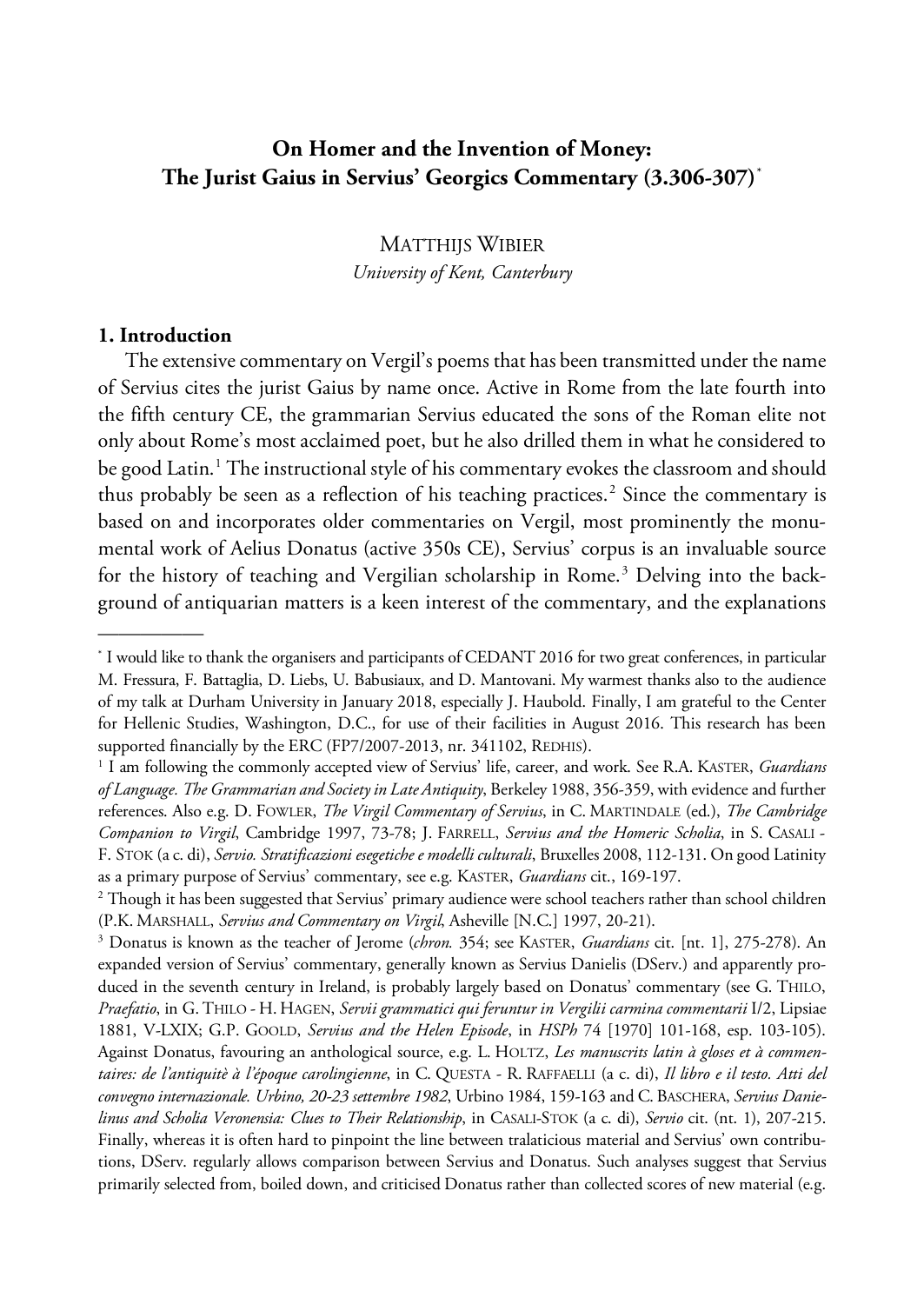given in the notes are regularly invested with the authority of writers such as Varro, Pliny, and Suetonius. It is in the context of giving a piece of legal-antiquarian information that Servius invokes Gaius as a source. The Vergilian passage under discussion is *Georgics* 3.306-307, where Vergil advises his addressee on keeping goats. The good goatherd, so we are told, is to provide his flock with sufficient food, water, and safety, which will produce abundant offspring and milk. By explicitly contrasting this form of wealth with the famed goat fleeces from Miletus, which are characterised by fetching a high price on the market, Vergil's idealised rural setting emerges as a world free from the banes brought by trade. On Vergil's reference to the Milesian fleeces, we find the following comment of Servius:

MAGNO *autem* MUTENTUR *ingenti pretio comparentur: nam apud maiores omne mercimonium in permutatione constabat, quod et Gaius Homerico confirmat exemplo*.

And THEY CHANGE HANDS FOR MUCH should be taken as 'for an enormous price': for among the forefathers every trade transaction consisted in an exchange [of goods], something which also Gaius confirms with a Homeric example.

The note is remarkable in several ways. Perhaps the most puzzling aspect is that Servius brings up a Homeric reference not by itself but through another author. Moreover, this other author is not another poet or prominent name from a literary canon as defined by ancient educators such as Quintilian and those working in his tradition. To the contrary, the source for the Homeric reference is marked by a mere Gaius. This in turn highlights a further facet of the note: from the mentioning of a rather common name without any further specification (such as *iurisconsultus*), we may infer that Servius' audience is supposed to understand about whom he is talking. To be sure, Servius must indeed be referring to the famous jurist Gaius, since Gaius, when discussing sale and barter in his *Institutes*, quotes the passage from *Iliad* 7 about the son of Jason supplying the Greeks (Gai. 3.141; see below).<sup>[4](#page-3-0)</sup> The lemma in Servius, therefore, presupposes an author and projects an audience who are quite familiar with Gaius the jurist. All this indicates that Gaius and his work had acquired considerable status in Servius' days.<sup>[5](#page-3-1)</sup>

KASTER, *Guardians* cit. [nt. 1], 170; F. RACINE, *Servius' Greek Lessons*, in E.P. ARCHIBALD - W. BROCKLISS - J. GNOZA [eds.], *Learning Latin and Greek from Antiquity to the Present*, Cambridge 2015, 52-64, esp. 54). On the transmission of Servius, see P.K. MARSHALL, *Servius*, in L.D. REYNOLDS (ed.), *Texts and Transmission. A Survey of the Latin Classics*, Oxford 1983, 385-388.

<span id="page-3-0"></span><sup>4</sup> Several other authors simply known as Gaius are attested, such as the physician (first century BCE or CE), the philosopher (second century), and the theologian (second century). See for example *BNP* s.v. *Gaius*. On the onomastics, see S. ROCCHI, *C. Gaius Gaius (Noster): il nome dell'autore delle Institutiones e altri ragionamenti letterari ed epigrafici (con un'Appendice sulla tecnica di citazione dei nomi degli auctores nel Digesto)*, this volume, 29-50.

<span id="page-3-1"></span><sup>&</sup>lt;sup>5</sup> To reiterate, it cannot be known with certainty at present whether Servius introduced the Gaius reference himself or whether he found it in his source (though it is absent from the DServ. add-on). The latter scenario would backdate (probably to Donatus) but not invalidate my argument.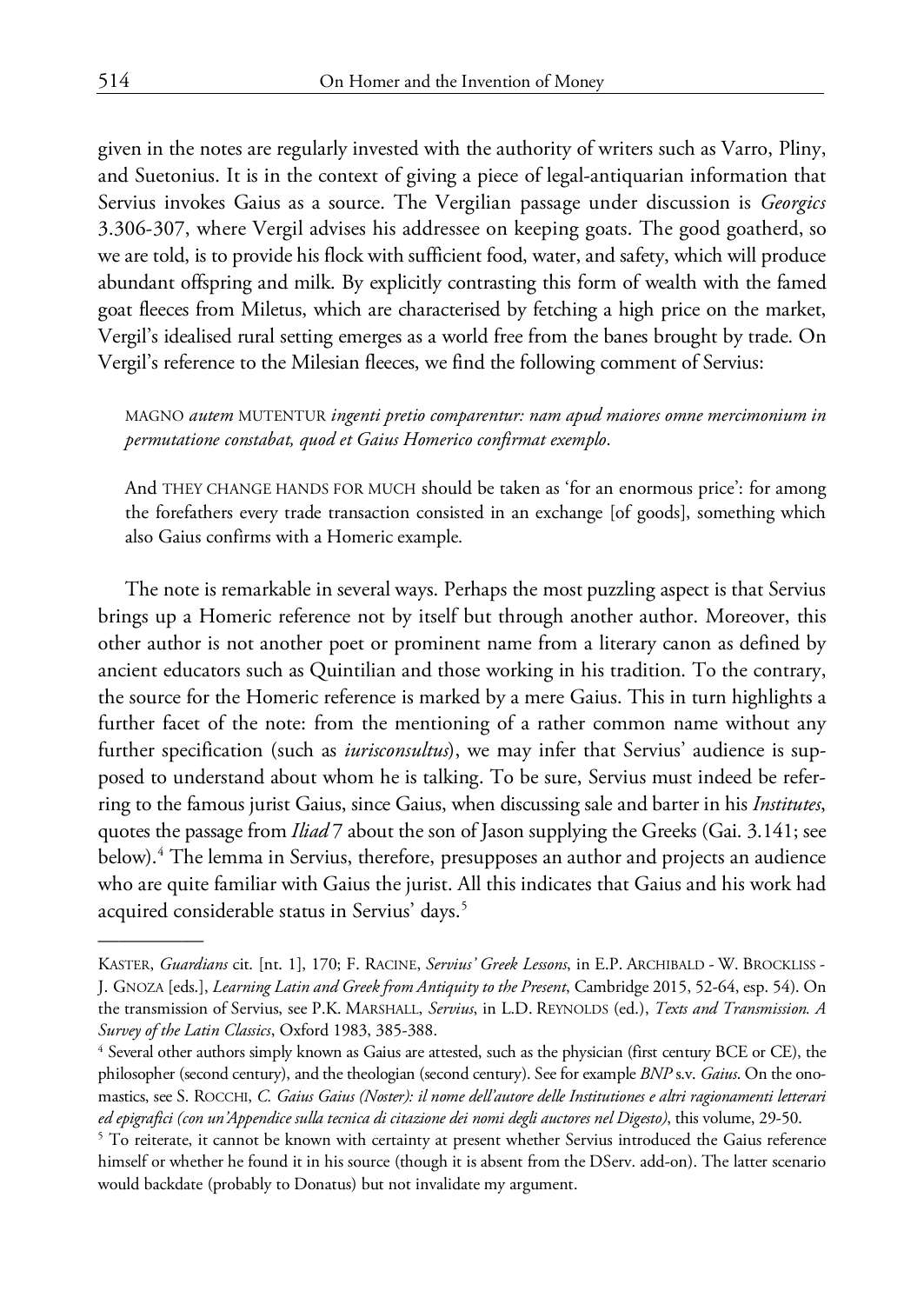In this paper, I unpack Servius' Gaius reference in greater detail in order to throw more light on the early reception of Gaius' *Institutes*. [6](#page-4-0) The scholarship so far has all but completely ignored this reference. The main reason for this is probably that Servius features a citation rather than a quotation, which makes the passage largely irrelevant for the textual constitution and/or *palingenesia* of the *Institutes*. [7](#page-4-1) Yet as I hope will become clear below, a careful contextualisation of this reference makes it one of the most informative pieces of evidence we have for the emerging status of Gaius' work as a 'bestseller' – more revealing than most direct quotations that have been traced. In order to present as complete an understanding as possible of Servius' Gaius reference, my discussion will take the following steps. First, an analysis of the passage in Gaius, with special attention for its background in the legal tradition and for the wider intellectual context in which Gaius found himself, bears out that evoking the Homeric lines from *Iliad* 7 in the context of discussing barter was a widespread practice in Early Imperial literature. Next, given that the Homeric association could be so widely found, and considering that it is implausible that Servius did not encounter it elsewhere, I will argue that Servius credits specifically Gaius in order to provide his audience with an authority on the matter of bartering. Finally, taking this to point to a certain pre-eminence of Gaius' *Institutes* by Servius' time, especially also for a non-juristic audience, I suggest that the rising popularity of Gaius' work is well at place in the late fourth/early fifth century. This is, after all, an age that has widely been characterised in terms of increased bureaucratisation following the administrative reforms of Diocletian and Constantine, which came with more demand for government officials with some legal education.

#### **2. Institutes 3.141 and the Homeric passage as a legal-antiquarian commonplace**

In order to set the stage for a careful analysis of Servius' reference, let us first pay closer attention to the relevant section in Gaius' own work. We have already seen that Servius ascribes the observation that the Homeric heroes engaged in barter to specifically Gaius, yet the ascription raises questions as soon as we read the *Institutes* more closely:[8](#page-4-2)

<span id="page-4-0"></span><sup>6</sup> I am assuming that Servius is referencing the *Institutes*, since no other extant text of Gaius preserves the Homeric reference, not even the almost identical passage in the *Res cottidianae* (D. 41.1.7). On the *Res cottidianae*, see J. PLATSCHEK, *Das Verhältnis der Institutiones zu den Res cottidianae sive aurea*, this volume, 279-302.

<span id="page-4-1"></span> $^7$  It does, however, support printing the Homeric verses in Gaius' text, which lack in the single textual witness. Servius is not discussed in detail in the various surveys published by U. MANTHE, *Gaiuszitate in der Collatio und in anderen Werken der Spätantike*, also this volume, 489-511. H.L.W. NELSON - M. DAVID, *Überlieferung, Aufbau und Stil von Gai Institutiones*, Leiden 1981, 165 nt. 51 only devotes a footnote to it.

<span id="page-4-2"></span><sup>8</sup> Here and throughout, I quote from the edition of H.L.W. NELSON - U. MANTHE, *Gai Institutiones III 88-181. Die Kontraktsobligationen*, Berlin 1999. In the present passage, I omit their unnecessary supplement *pretium esse possit* after *alterius rei* (taken from the parallel section in Justinian's I. 3.23.2), since the transmitted phrase can straightforwardly be understood as an ellipsis of (merely) *pretium*. See NELSON-MANTHE *ad l.* for the various choices made by editors*.*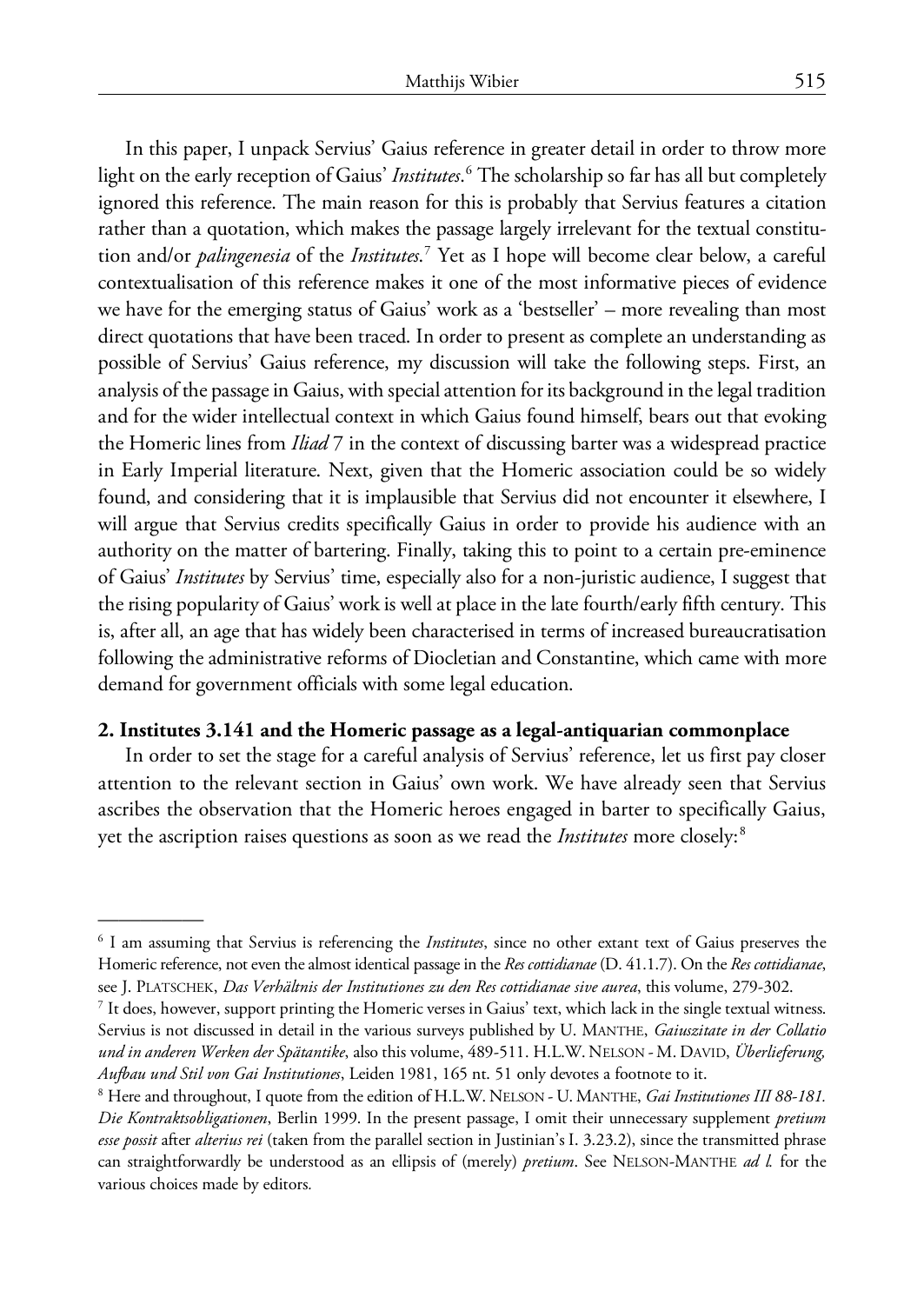*nam in ceteris rebus an pretium esse possit, veluti homo aut toga aut fundus alterius rei, valde quaeritur. nostri praeceptores putant etiam in alia re posse consistere pretium; unde illud est, quod vulgo putant per permutationem rerum emptionem et venditionem contrahi, eamque speciem emptionis venditionisque vetustissimam esse; argumentoque utuntur Graeco poeta Homero, qui aliqua parte sic ait:*

<ἔνθεν ἄρ' οἰνίζοντο καρηκομόωντες Ἀχαιοί,

ἄλλοι μὲν χαλκῷ, ἄλλοι δ' αἴθωνι σιδήρῳ,

ἄλλοι δὲ ῥινοῖς, ἄλλοι δ' αὐτῇσι βόεσσιν, άλλοι δ' άνδραπόδεσσι.><sup>[9](#page-5-0)</sup>

(Hom. *Il*. 7.472-475)

*et reliqua. diversae scholae auctores dissentiunt aliudque esse existimant permutationem rerum, aliud emptionem et venditionem; alioquin non posse rem expediri permutatis rebus quae videatur res venisse et quae pretii nomine data esse.*

For it has been debated very much whether the price can consist of other things, for instance a man or a toga or a farm for another thing. Our teachers think that the price can indeed consist in another thing; and for that reason, because people commonly think that through an exchange of goods a sale is contracted, and that that is the oldest type of sale; and as evidence they use the Greek poet Homer, who at some point says as follows:

Then the long-haired Achaeans bought wine, some with bronze, others with glittering iron, others with hides, and others with real oxen, still others with slaves

and so on. The authors of the other school disagree and hold that the exchange of goods is one thing while sale is another; that it is otherwise not possible to settle, when goods are exchanged, which thing appears to be sold and which is given as a price.

As part of his discussion of the legal obligations resulting from economic exchanges between private individuals, Gaius pays considerable attention to the question whether sale and barter are conceptually distinct or not. While the technical legal aspects are not our primary concern here, we should note in passing that the issue was highly relevant since it at core came down to establishing whether bartering was governed by the law of sale, or rather by some other set of rules.<sup>[10](#page-5-1)</sup> Given the longstanding importance of trade in the

<span id="page-5-1"></span><span id="page-5-0"></span><sup>9</sup> The single ms. transmitting this passage (Verona, Biblioteca Capitolare, XV [13]) does not preserve the Greek lines but simply skips to *et reliqua*. Nonetheless, the restoration of the lines is compelling given the occurrence of *sic ait* and of *et reliqua*, which in legal texts commonly marks the truncation of a longer quote (e.g. at *Coll.* 1.3,12; *Consult*. 1.10, 4.9; cf. Lab. 2 *post. a Iav. epit.* D. 33.4.6.1). On the ms., see S. AMMIRATI, *Il codice veronese delle Institutiones di Gaio. Paleografia e codicologia*, this volume, 321-358, and F. BRIGUGLIO, *Il codice veronese delle Istituzioni di Gaio e gli interventi editoriali. Analisi multispettrale e formazione del testo*, this volume, 391-408. Restoring precisely these – four – lines is justified considering the parallels at I*.* 3.23.2 and Paul. 33 *ad*  ed. D. 18.1.1.1-2 (who credits Gaius' intellectual ancestor Sabinus). The passage of Paul is discussed shortly below.  $10$  The bibliography on the legal doctrine is vast. Apart from tracing doctrinal change over time, key questions concern (1) the intellectual antecedents of both sides and (2) the issue's (remarkable) salience so long after the introduction of coined money. On (1), V. MAROTTA, *Origine e natura della moneta in un testo di Paolo D. 18.1.1 (33 ad edictum)*, in C. BALDUS - M. MIGLIETTA - G. SANTUCCI - E. STOLFI (a c. di), *Storia dei dogmi*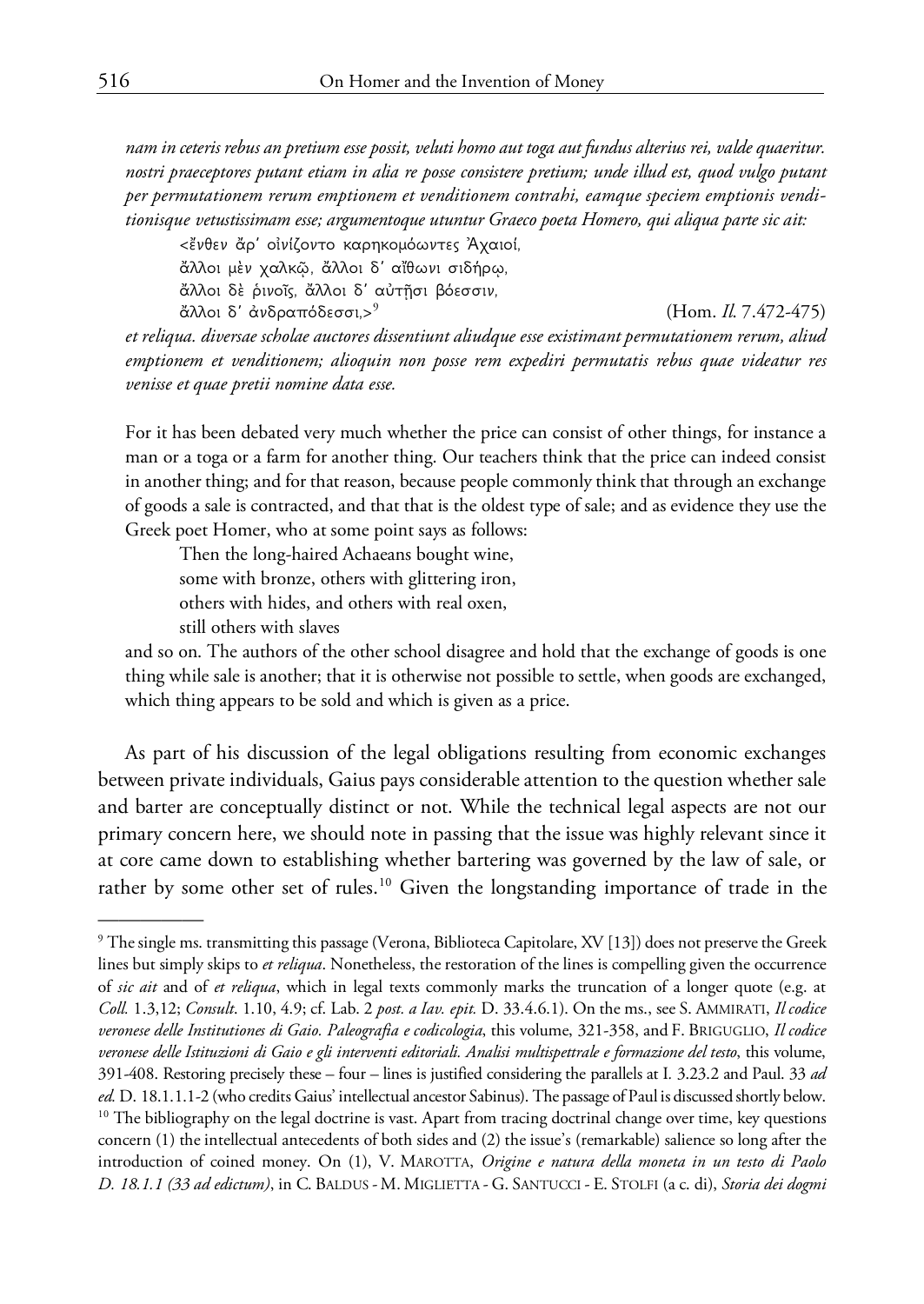Roman world, it should come as no surprise that the question was extensively argued over. Gaius reports that already before his own days two groups of jurists, of which he designates one as his «teachers» (*praeceptores*) and the other as «the other school» (*diversa schola*),<sup>[11](#page-6-0)</sup> were embroiled in a debate that paid special attention to the nature of prices (*pretium*), asking in particular whether they can take any form other than money (see also Gai. 3.139). We learn about Gaius' own intellectual forebears that they invoked the Homeric passage in support of their view that a price can consist in another thing, thus embracing the idea that barter is a form of sale. The choice of this passage has often been criticised by ancient and modern scholars for failing to establish the *conceptual* equivalence of barter and sale, showing only that the Greeks in the Heroic Age engaged in trade through the exchange of goods (including here the possibly proto-monetary use of bronze and iron).<sup>[12](#page-6-1)</sup> Yet its selection can be understood if we consider that the Homeric narrator clearly represents the economic transaction as a purchase in line with the generally agreed juristic conception of purchase/sale, namely as an exchange in which one good is obtained by paying a price. In other words, the way in which the Homeric episode is framed makes it recognisable as a

*e individualità storica dei giuristi romani. Atti del Seminario internazionale (Montepulciano 14-17 giugno 2011)*, Trento 2012, 161-205, argues for an Aristotelian connection on both sides; more sceptical is C. NICOLET, *Pline, le juriste Paul et la théorie de la monnaie*, in ID., *Censeurs et publicains. Économie et fiscalité dans la Rome antique*, Paris 2000. NELSON-MANTHE, *Gai Institutiones III 88-181* cit. (nt. 8), 525-531 see an Aristotelian vs. a Stoic theory, the latter on no relevant evidence. Without a shred of evidence, O.BEHRENDS, *Der ungleiche Tausch zwischen Glaukos und Diomedes und die Kauf-Tausch-Kontroverse der römischen Rechtsschulen*, in ID., *Institut und Prinzip* II, Göttingen 2004, 629-653 posits origins in two Mid-Republican opposing 'Hellenistic' schools of legal philosophy. T.G. LEESEN, *Gaius Meets Cicero. Law and Rhetoric in the School Controversies*, Leiden 2010, esp. 215-236 suggests the debate ultimately reflects rhetorical, topos-based arguments used in an actual case. On (2), A. BÜRGE, *Geld- und Naturalwirtschaft im vorklassischen und klassischen römischen Recht,* in *ZRG* 99 (1982) 128-157, esp. 135-146, and L. WINKEL, *Das Geld im römischen Recht*, in J. RESZCZYŃSKI - P. ŚCIŚLICKI -J. SONDEL (eds.), *Roman Law as Formative of Modern Legal Systems. Studies in Honour of Wiesław Litewski*, Kraków 2003, 281-288, at 286, suggest the monetary crises of the Civil Wars made paying in kind a relevant question again (with Caes. *civ.* 3.1.2). E. LO CASCIO, *Teoria e politica monetaria tra III e IV d.C.*, in A. GIARDINA (a c. di), *Società romana e Impero tardoantico* I. *Istituzioni, ceti, economie*, Roma-Bari 1986, 537- 542 and G. MELILLO, *Categorie economiche nei giuristi romani*, Napoli 2000, 59 suggest monetary crises in the Empire kept the issue relevant. All these pieces provide ample further references.

<span id="page-6-0"></span><sup>11</sup> While Gaius' contemporary Pomponius substantiates the existence of law 'schools' (*l. s. enchirid.* D. 1.2.2.47), the nature of the 'school division' remains very unclear. Since systematic theoretical oppositions cannot seem to explain it, scholars have proposed widely differing interpretations. See T. LEESEN, *Sabiniani and Proculiani*, in *Oxford Classical Dictionary* online, for a brief guide to the scholarship.

<span id="page-6-1"></span><sup>12</sup> For example, Paul. 33 *ad ed.* (D. 18.1.1.1; see below); D.DAUBE, *The Three Quotations from Homer in Digest 18.1.1.1*, in *Cambridge Law Journal* 10/2 (1949) 213-215, esp. 213; BEHRENDS, *Der ungleiche Tausch* cit. (nt. 10), 636. Daube explores the idea that Latin readers might gloss χαλκός as *aes*, and that the scene depicts a market in which some paid for their wine in goods, others in money. The major objection to this reading is that the Homeric scholia (and hence widely circulating interpretations of the poems, presumably also in Roman times) designate this scene as paradigmatic of the absence of money in the Heroic Age (sch. *Il.* 7.473 [Ariston.]; see below).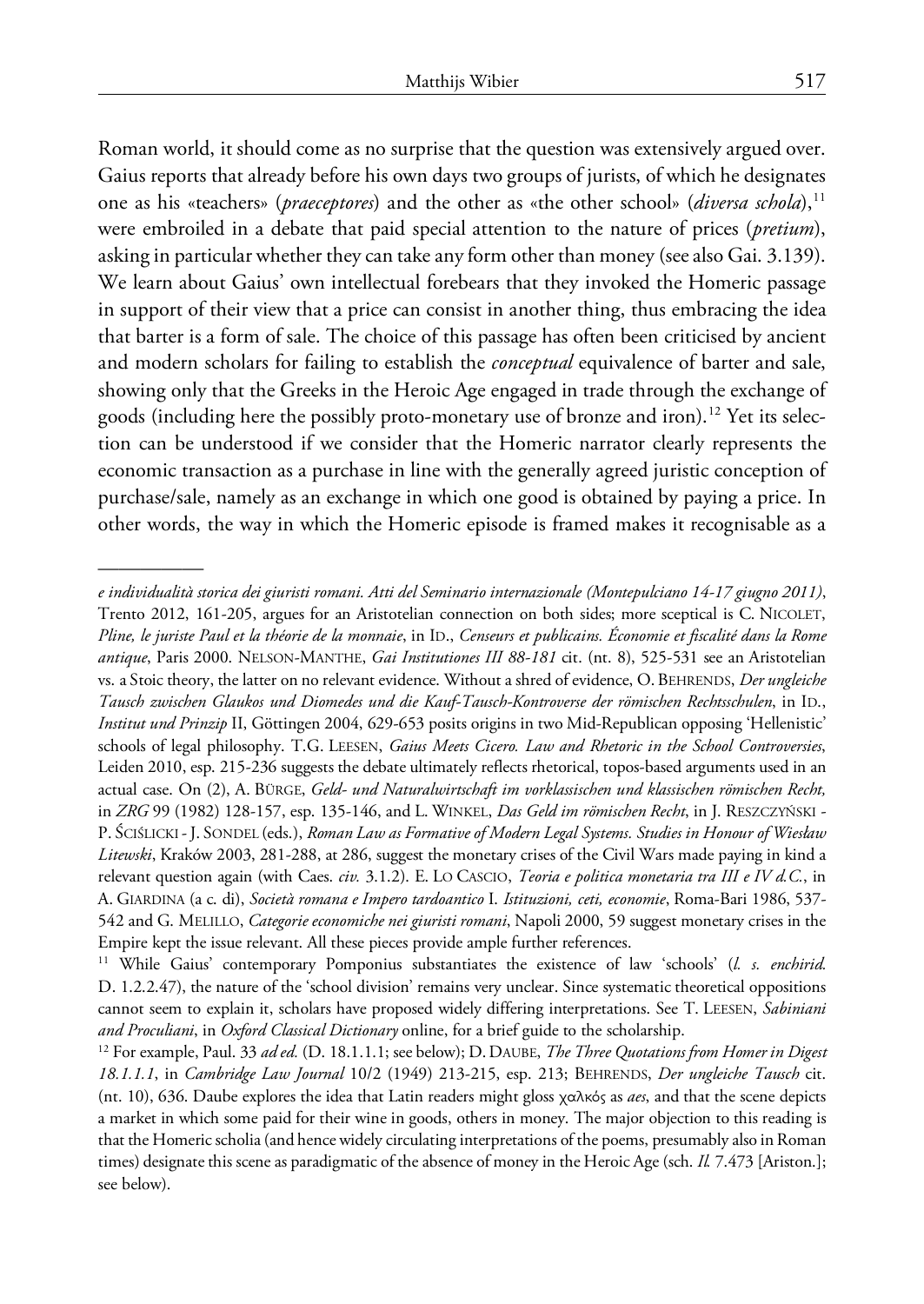sale, because the narrator casts the Greeks as going out to get wine and as compensating the purveyor with various valuable goods, which can be understood as the price paid. This is also the point of the argument of the jurist Caelius Sabinus that Gaius reports towards the end of section  $3.141<sup>13</sup>$  $3.141<sup>13</sup>$  $3.141<sup>13</sup>$  Needless to say, the episode conveys nothing about any legal framework for economic exchanges. Thus, for readers who approach the text with a different (pre-)conception of the relation between barter and sale, the scene may just as well be used to illustrate that the Greeks of the Heroic Age conducted barter *instead of* some kind of purchase. Finally, it is at least interesting to note, also in relation to Servius' reference, that Gaius does not indicate whether he agrees with his teachers or not; no preference for either conceptual position is made explicit.<sup>[14](#page-7-1)</sup>

Now, the prior history of the debate about barter and sale is cleared up considerably by a passage in the Digest and by a remark of the sixth-century law teacher Theophilus. The first of these is a sizeable excerpt from the 33rd book of the jurist Paul's work *Ad edictum* (D. 18.1.1.1). The text presents an aetiology about money in the form of a brief *Kulturentstehungslehre*, which may have been adapted from a passage in Aristotle's *Politics*. [15](#page-7-2) For the present purposes, however, it is worth focusing on the extensive use of Homeric quotes in the passage:

*Sabinus et Cassius esse emptionem et venditionem putant: Nerva et Proculus permutationem, non emptionem hoc esse. Sabinus Homero teste utitur, qui exercitum Graecorum aere ferro hominibusque vinum emere refert illis versibus:*

ἔνθεν ἀρ' οἰνίζοντο καρηκομόωντες Ἀχαιοί ἄλλοι μὲν χαλκῷ, ἄλλοι δ' αἴθωνι σιδήρῳ, ἄλλοι δὲ ῥινοῖς, ἄλλοι δ' αὐτῇσι βόεσσι, ἄλλοι δ' ἀνδραπόδεσσιν.

*sed hi versus permutationem significare videntur, non emptionem, sicut illi:* ἔνθ' αὖτε Γλαύκῳ Κρονίδης φρένας ἐξέλετο Ζεύς,

ὃς πρὸς Τυδείδην Διομήδεα τεύχε' ἄμειβεν (Hom. *Il.* 6.234-235)

<span id="page-7-0"></span><sup>&</sup>lt;sup>13</sup> Gai. 3.141: «If perchance I gave you a man by way of price when you were selling something, for example a farm, the farm appears to be the thing sold while the man was given as a price in order to acquire the farm» (*si rem tibi venalem habenti, veluti fundum, pretii nomine hominem forte dederim, fundum quidem videri venisse, hominem autem pretii nomine datum esse, ut fundus acciperetur*).

<span id="page-7-1"></span><sup>&</sup>lt;sup>14</sup> Gaius regularly presents legal questions with several answers without expressing a preference, at least partly for didactic reasons. See M.H. WIBIER, *Transmitting Legal Knowledge: From Question-and-Answer Format to Handbook in Gaius' Institutes*, inR. SCODEL (ed.), *Between Orality and Literacy: Communication and Adaptation in Antiquity*, Leiden 2014, 356-373.

<span id="page-7-2"></span><sup>15</sup> Arist. *Pol.* 1.9, 1257a-b; also *EN* 5.5, 1133b-1134a. See first and foremost NICOLET, *Pline* cit. (nt. 10), esp. 141-142. Nicolet rightly stresses that any direct or indirect use of Aristotle for the aetiology does not imply that the juristic conceptions of barter and sale can be considered Aristotelian. MAROTTA, *Origine* cit. (nt. 10) suggests that several details of both juristic views are at least prefigured in Aristotle's discussions in *Politics* 1.9 and *Nicomachean Ethics* 5.5*.*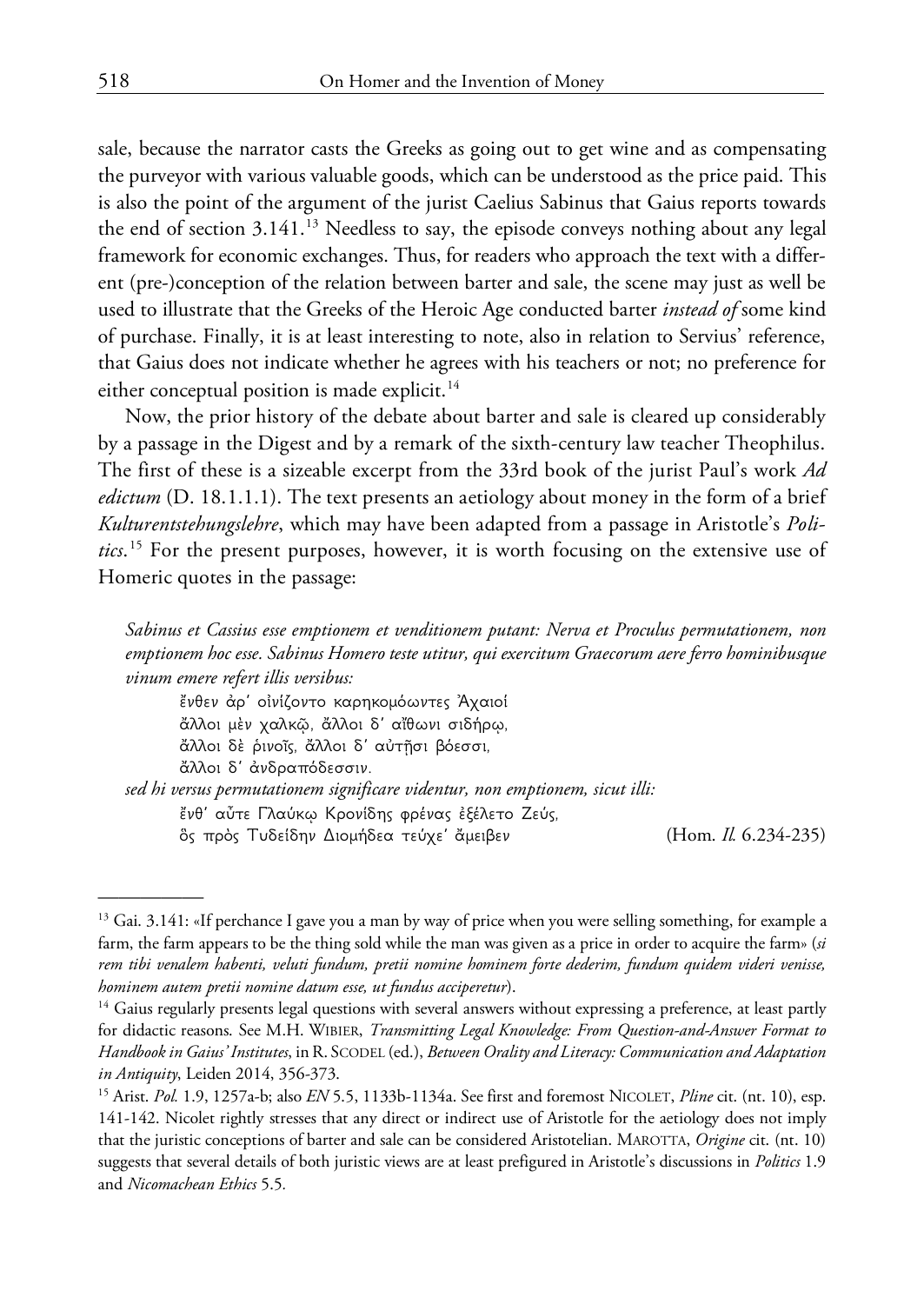*magis autem pro hac sententia illud diceretur, quod alias idem poeta dicit:* πρίατο κτεάτεσσιν ἑοῖσιν. (Hom. *Od.* 1.430, 14.115,452, 15.483) *sed verior est Nervae et Proculi sententia.*

Sabinus and Cassius think that it [the example of giving a toga for a tunica in the preceding line] is a sale; Nerva and Proculus that it is an exchange, not a purchase. Sabinus uses Homer as a witness, who relates that the army of the Greeks bought wine with bronze, iron, and men in the following verses:

Then the long-haired Achaeans bought wine, some with bronze, others with glittering iron, others with hides, and others with real oxen, still others with slaves

But these verses appear to designate an exchange, not a sale, just like these: And then Zeus the son of Cronus took away the wits of Glaucus who exchanged his gear with Diomedes the son of Tydeus

But what the same poet says elsewhere would better support this point of view: He bought [the person concerned]<sup>[16](#page-8-0)</sup> with his [non-monetary] wealth

But the view of Nerva and Proculus is the better one.

These lines of Paul provide several pieces of information that are relevant for understanding Gaius against his juristic background, while also signalling that quoting Homer in the context of economic exchanges was widely practised. We should note in particular the following points. First of all, we learn who was the early jurist known for bringing up Homer in the debate about barter and sale. In contrast to Gaius' fairly general *nostri praeceptores*, Paul tells us that it was Masurius Sabinus, a jurist who was active in the age of Tiberius and who by the second century was considered a foundational figure for Roman law.[17](#page-8-1) The ascription squares with Gaius' *praeceptores*, since we find repeated references throughout the *Institutes* to Sabinus as a predecessor.<sup>[18](#page-8-2)</sup> Furthermore, after dismissing the value of the Homeric quote for Sabinus' argument, Paul adds two further Homeric verses that are taken from the famous scene describing the exchange of armour between Glaucus and Diomedes in *Iliad* 6. This quote is supposed to put under further pressure Sabinus' view that barter is a form of sale. While this may at first glance strike us a thinly veiled attempt of Paul to flaunt his intimate knowledge of the Homeric text, we should not be fooled into thinking that the choice of these specific lines is simply Paul's accomplishment.

<span id="page-8-0"></span><sup>&</sup>lt;sup>16</sup> All Odyssean passages describe the acquisition of a slave. Scholars have usually taken Paul to refer to *Od.* 1.430, which alone mentions how much was paid (twenty oxen). Note, however, that πρίατο must have been considered the formula's most relevant element.

<span id="page-8-1"></span><sup>17</sup> E.g. Pomp. *l. s. enchirid.* D. 1.2.2.48-50; Gell. 4.2.15, 11.18.20-24. See LEESEN, *Sabiniani* cit. (nt. 11). Needless to say, Masurius Sabinus (often simply referred to as Sabinus) and Caelius Sabinus (mentioned above) should not be conflated.

<span id="page-8-2"></span><sup>&</sup>lt;sup>18</sup> E.g. Gai. 1.196, 2.195.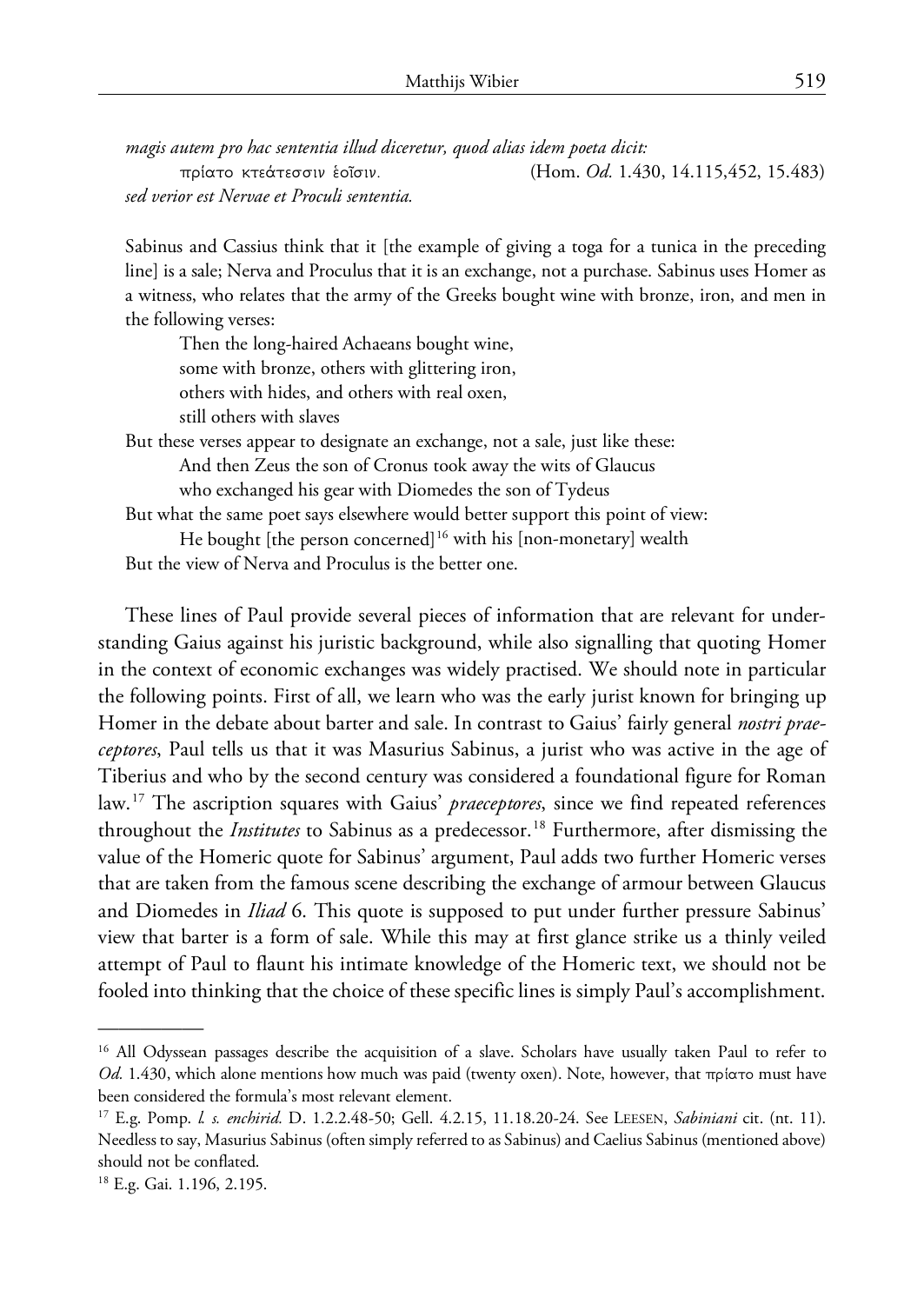Rather, a passage in Theophilus' *Paraphrasis* reports that it was the jurist Proculus, pin-pointed by Paul as one of Sabinus' main opponents,<sup>[19](#page-9-0)</sup> who cited precisely these Homeric lines to support his own position:  $20$ 

ὁπότε καὶ αὐτὸς ὁ Πρόκουλος ἑτέρους Ὁμηρικοὺς στίχους ἔχει συνηγοροῦντας αὐτῷ καὶ ἰσχυροτέροις κέχρηται πρὸς τοῦτο λογισμοῖς. οἱ δὲ στίχοι εἰσὶν οὗτοι· ἔνθ' αὖτε Γλαύκῳ Κρονίδης φρένας ἐξείλετο Ζεύς, ὃς πρὸς Τυδείδην Διομήδεα τεύχε' ἄμειβεν χρύσεα χαλκείων, ἑκατόνβοι' ἐννεαβοίων

because Proculus himself also uses different Homeric lines supporting himself, and, moreover, he makes use of stronger reasoning. And these are the lines:

And then Zeus the son of Cronus took away the wits of Glaucus who exchanged his gear with Diomedes the son of Tydeus golden for bronze, worth a hundred oxen for gear worth nine beeves.

Theophilus tells us that Proculus counterargued Sabinus by bringing up the verses about Glaucus and Diomedes, also quoted though not credited by Paul.<sup>[21](#page-9-2)</sup> There is no good reason to suspect that the ascription to Proculus is incorrect, also in light of the widespread association of this passage with antiquarian discussions of trade that will be discussed in more detail below.<sup>[22](#page-9-3)</sup> If this is indeed the case, we may infer not only that the Early Principate witnessed a vibrant debate in juristic circles over the conceptual relation between barter and sale, $^{23}$  $^{23}$  $^{23}$  but also that the two main players evoked Homer in the process of pressing their points. Furthermore, as should be clear by now, the surviving record gives every indication that it remained a popular practice for jurists to reference (one or both of) the Homeric scenes in the context of the law of sale. Thus, more than a century later, Gaius included the lines from *Iliad* 7 in his textbook, or at the very least he decided not to jettison

<span id="page-9-0"></span><sup>&</sup>lt;sup>19</sup> Pomponius reports that Proculus, flourishing a generation after Sabinus, lent his name to the 'school' known as *Proculiani* (*l. s. enchirid.* D. 1.2.2.52; see my nt. 11 above, as well as LEESEN, *Sabiniani* cit. [nt. 11]).

<span id="page-9-1"></span><sup>&</sup>lt;sup>20</sup> Theoph. *Par.* 3.23.2; cf. I. 3.23.2. On Theophilus and his work, see J.H.A. LOKIN - R. MEIJERING -B.H. STOLTE - N. VAN DER WAL, *Theophili antecessoris Paraphrasis Institutionum*, Groningen 2010; see also B.H. STOLTE, *Gaius in the Paraphrase of Theophilus*, this volume, 683-714.

<span id="page-9-2"></span><sup>&</sup>lt;sup>21</sup> Theophilus' rendering includes the famous third line that states that Glaucus' golden armour was worth so much more than the bronze armour of Diomedes. Its absence in Paul is probably not so much a slip of Paul or any scribe as an indication of how well known the lines were: readers were probably able to supply the line and its point effortlessly from memory.

<span id="page-9-3"></span><sup>&</sup>lt;sup>22</sup> That is, I can discover no positive indication to doubt it. For example, the lack of source reference in Paul may suggest that the Homeric altercation between Sabinus and Proculus was so well known that he decided not to cite it.

<span id="page-9-4"></span> $^{23}$  As for why this would (still) be a debate at this time, see the literature cited in my nt. 10 above.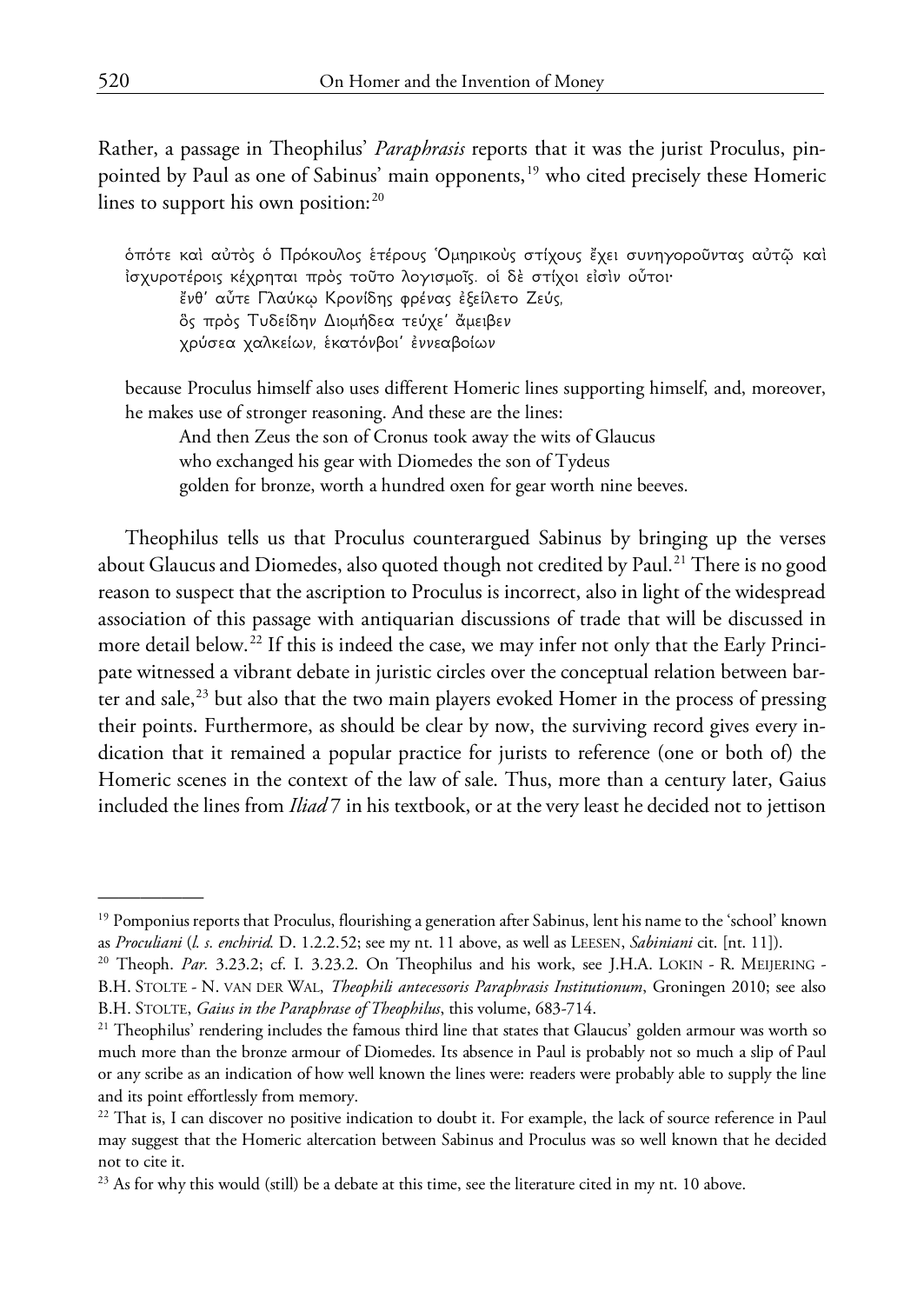the lines that he may have found in his most immediate source.<sup>[24](#page-10-0)</sup> Next, a generation after him, Paul used the altercation as a vehicle for showing off his own acumen and learning. After explicitly rejecting Sabinus' choice of evidence and undercutting him further by a quasioffhand appeal to Proculus' preferred verses, Paul claims his intellectual superiority by introducing the (seemingly)<sup>25</sup> self-selected Odyssean lines as better support for a position he goes on to reject smugly. In sum, then, rather than simply being well known from the works of Sabinus and Proculus, it seems reasonable to conclude that discussing the juristic question of barter and sale acquired a Homeric connection. That is, it became a widespread, topos-like practice to reference Homer in the context of barter and sale.<sup>[26](#page-10-2)</sup>

The point about a commonplace connection can be further substantiated by taking into consideration non-juristic literature from the Early Empire as well. Particularly revealing is a passage from the opening of book 33 of Pliny the Elder's *Natural History*, which was composed around the time Proculus was active. In the context of discussing metals and precious stones, Pliny tells us that in the time of the Trojans people used to exchange things rather than engage in buying and selling. Pliny gives two specific antiquarian examples, both of which come from Homer (*nat.* 33.6-7):

*quanto feliciore aevo, cum res ipsae permutabantur inter sese, sicut et Troianis temporibus factitatum Homero credi convenit. ita enim, ut opinor, commercia victus gratia inventa. alios coriis boum, alios ferro captivisque res emptitasse tradit. quare, quamquam ipse iam mirator auri, pecore aestimationes rerum ita fecit, ut C boum arma aurea permutasse Glaucum diceret cum Diomedis armis VIIII boum. ex qua consuetudine multa legum antiquarum pecore constat etiam Romae.*

In that so much happier age, when things themselves were exchanged for one another, as we ought to believe Homer that it was the custom also in Trojan times. For it is thus, I think, that commerce was discovered, for the sake of sustaining ourselves. He mentions that some people bought goods with the hides of oxen, others with iron and captives. Hence, although he himself was already an admirer of gold, he made his valuations of things in terms of cattle, in such a way that he says that Glaucus exchanged his golden armour worth a hundred oxen for the gear of Diomedes, which was worth nine oxen. From this custom it is that also in Rome a fine in the ancient laws is set in cattle.

<span id="page-10-0"></span><sup>24</sup> On the place of the *Institutes* in a tradition of tralaticious school texts, see NELSON-DAVID, *Überlieferung* cit. (nt. 7), 335-372, and D. JOHNSTON, *Gaius and the Liber singularis regularum Attributed to Ulpian*, this volume, 303-318.

<span id="page-10-1"></span> $25$  I have not been able to trace further use of these Odyssean lines in the extant record.

<span id="page-10-2"></span><sup>26</sup> Justinian's *Const. Omnem* 11 is a further legal source quoting one of the Homeric scenes. Yet instead of bringing up the technical juristic debate about sale and barter, the law employs the image of Diomedes' obtaining gold for bronze rhetorically so as to assert the superiority of Justinian's codification and educational programme to anything that came before. Similarly so, F. STELLA MARANCA, *Omero nelle Pandette*, in *BIDR* 35 (1927) 1-53, esp. 51-52.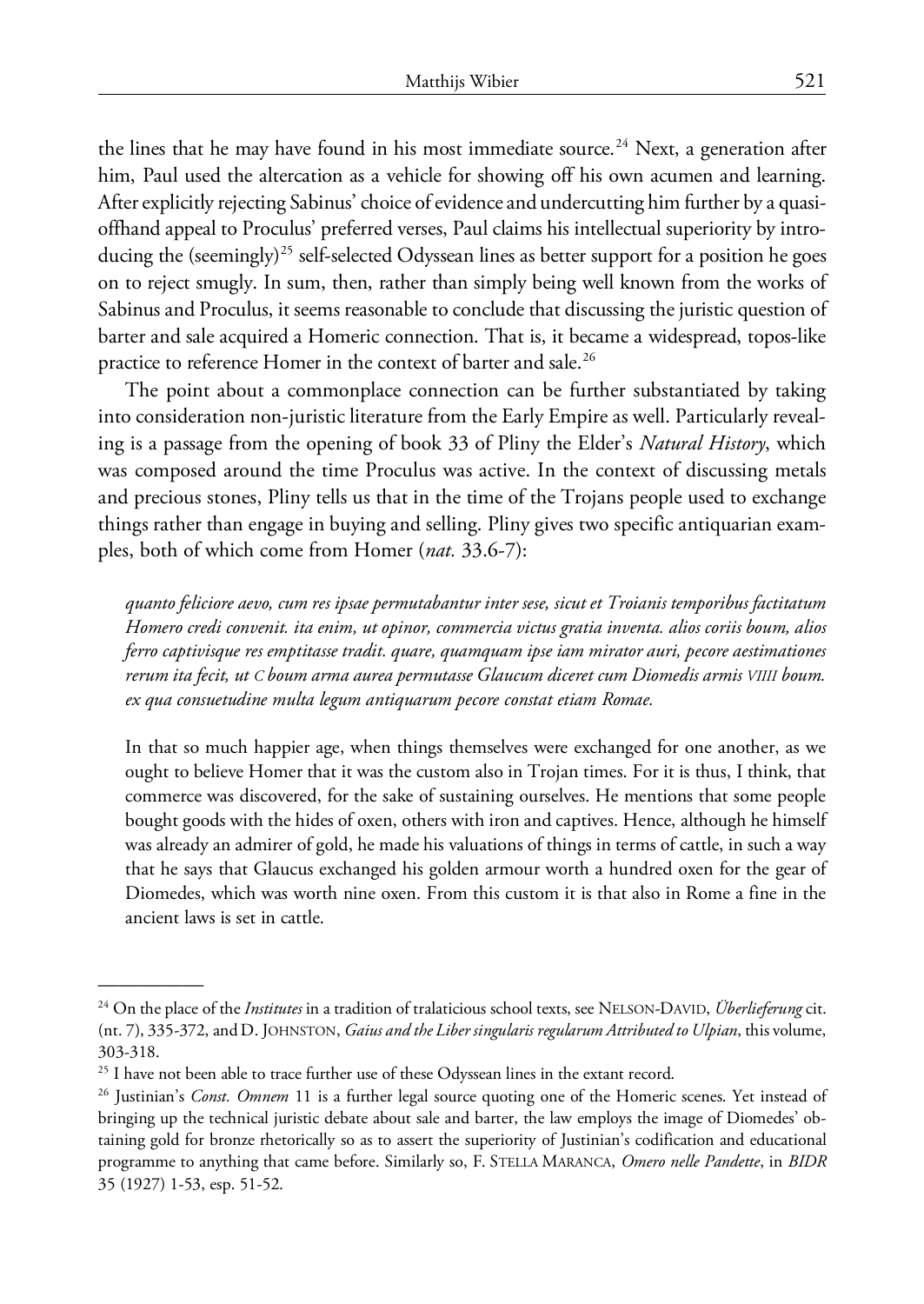The last sentence of the passage makes clear that Pliny uses Homer as a source for a short exposé on ancient customs, which he then enlists in order to elucidate a peculiar feature of old Roman laws. Pliny's interest here is evidently quite different from establishing whether barter is technically a form of sale. Yet while this seems to put him at some remove of the juristic debate, it is highly remarkable that he selected the very same episodes that we find in the juristic texts. It is very hard to believe that this is coincidental. Given the occurrence of the Iliadic episodes in relation to barter and sale across multiple roughly contemporary works, we should face the question where Pliny, and where Sabinus and Proculus may have got their examples from.

In trying to throw more light on the relation between these texts, the following observations point in the direction of a shared tradition behind all texts. First and foremost, several scholia to the *Iliad* mark out the two episodes as illustrating that the παλαιοί did not trade using coins but bartered instead:<sup>[27](#page-11-0)</sup>

sch. *Il.* 7.473 A (Ariston.) (ed. E)

—————

ἄλλοι μὲν χαλκῷ <ἄλλοι δ' αἴθωνι σιδήρῳ>: ὅτι ἀμοιβαῖς ἐχρῶντο οἱ παλαιοὶ καὶ οὐ νομίσμασιν.

'some with bronze <others with glittering iron>': because the ancients used exchange and not coins.

sch. *Il.* 6.236a3 A (mostly identical to 6.236a2 T [ed. E]; distilled version in 6.236 D [ed. VTh]) ἑκατόμβοια: ἑκατὸν βοῶν ἄξια· οὐ γὰρ νομίσμασιν ἐχρῶντο· ὅθεν καὶ ἀλφεσίβοιαι (18.593). | οἱ δὲ παρ' Ἀθηναίοις νόμισμα ἔχον βοῦν.

'worth a hundred oxen': worth one hundred beeves; for they did not use coins; whence also 'bringing in oxen' (*Il.* 18.593). | Others [say] the coin among the Athenians depicting an ox.

As far as I have been able to establish, these are among the very few notes to the Ho-meric epics that report that the Heroic Age predated the invention of money.<sup>[28](#page-11-1)</sup> According to Van Thiel, the contents of at least the scholion to *Iliad* 7.473 can be ascribed to Aristonicus, a commentator who was active in the age of Augustus and who relied extensively on the work of Dionysius Thrax (who himself may have drawn from Aristarchus).<sup>[29](#page-11-2)</sup> This means that the association of the two Iliadic episodes to barter and sale dates back to at least the Augustan age, if not already Hellenistic times. This timing is entirely plausible,

<span id="page-11-0"></span><sup>&</sup>lt;sup>27</sup> Eustathius retains the information only for  $I\!I$ , 7.473 (p. 502.12-14 ed. VdV).

<span id="page-11-1"></span><sup>28</sup> Similarly sch. *Il.* 21.79 D (ed. VTh). Note that sch. *Od.* 1.431c1 (ed. P) mentions Eurycleia's value in both coins and oxen.

<span id="page-11-2"></span><sup>29</sup> H. VAN THIEL, *Aristarch, Aristophanes Byzantios, Demetrios Ixion, Zenodot: Fragmente zur Ilias gesammelt, neu herausgegeben und kommentiert* I, Berlin 2014, 22. The text can be found in Friedländer's reconstruction of Aristonicus' *De signis Iliadis* at 7.473.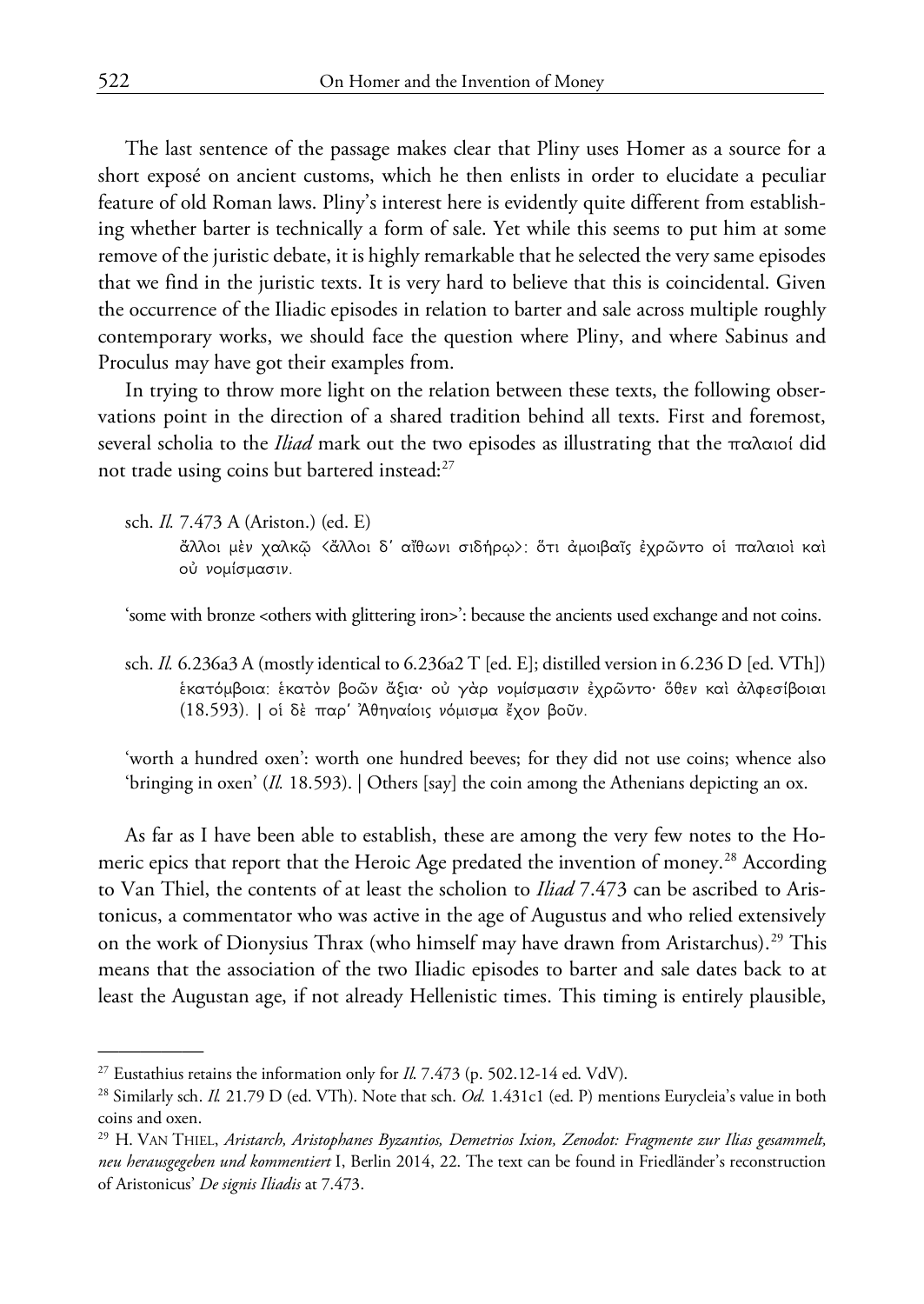given that, as Kim has demonstrated, the Late Hellenistic and Augustan periods saw increasing scholarly interest in adducing Homer as a source for antiquarian evidence, as can for example be seen in Strabo.<sup>[30](#page-12-0)</sup> Given that scholia and ancient commentaries are generally closely tied up with teaching practices, and given Homer's central place in ancient Greek and Roman education, the association of the Homeric episodes with trade must have been broadcast to a considerable audience of elite Romans already before the days of Sabinus.<sup>31</sup>

If this is indeed a fair assessment, the following remarks about the relation between the three texts above are worth spelling out. On the one hand, whereas the evidence suggests that Sabinus was the first Roman jurist to bring up the Homeric connection, his selection of *Iliad* 7 was not entirely new, since the connection with trade and money had already been established in Homeric (school) commentaries. Sabinus must have drawn from this tradition, whether directly from the scholia or from a (specialist or non-specialist) work drawing from them.[32](#page-12-2) As for Proculus, in bringing up another Homeric passage he was probably responding to Sabinus' use of the *Iliad*. Yet in selecting the specific passage he selected, he followed a pre-existing pattern; that is, he chose an episode that the Homeric scholastic tradition had already established as demonstrating that the παλαιοί bartered before money was invented. Much later, Paul criticised the validity of the examples and boasted his own learning by quoting a verse from the *Odyssey* that he considered more to the point but that, as far as we can tell, was at the same time not traditionally associated with the issue of barter and sale.<sup>[33](#page-12-3)</sup>

On the other hand, when it comes to Pliny's source, the main question is whether it is likely that he used Sabinus and/or Proculus or whether the specific Homeric connections

<span id="page-12-0"></span><sup>30</sup> L. KIM, *Homer between History and Fiction in Imperial Greek Literature*, Cambridge 2010, 12, 47-84, emphasising that there is more to citing Homer than simply adding elegance to the text, as DAUBE, *The Three Quotations* cit. (nt. 12), 215 and NELSON-MANTHE, *Gai Institutiones III 88-181* cit. (nt. 8), 270 have suggested; TH. MAYER-MALY, *Homer in römischen Rechtstexten*, in *TRG* 72 (2004) 231-242, esp. 233 cursorily mentions Homer's authority. According to R. MALTBY, *Homer in Servius: A Judgement on Servius as a Commentator on Virgil*, in A. EFSTATHIOU - I. KARAMANOU (eds.), *Homeric Receptions across Generic and Cultural Contexts*, Berlin 2016, 303-314, esp. 311-312, establishing antiquarian facts is the purpose of 15% of the Homeric references in Servius, and of 21% in DServ.

<span id="page-12-1"></span><sup>31</sup> On the connection of scholia and commentaries to education, see e.g. E. DICKEY, *Ancient Greek Scholarship*, Oxford 2007, 3-18. On education in Greek among Romans, see e.g. Quint. *inst.* 1.1.12-14. On the role of Homer, see e.g. Quint. *inst.* 10.1.46-51, Gell. 9.9.14 (*et passim*), and the so-called *Vita Donatiana* 43-46 with the discussion of FARRELL, *Servius* cit. (nt. 1), 120-121.

<span id="page-12-2"></span> $32$  Of course, one might speculate that the source of the scholia was in turn some other specialist source.

<span id="page-12-3"></span><sup>33</sup> To be sure, the surviving scholia to the *Odyssey* are considerably less extensive than the surviving scholia to the *Iliad*; see e.g. DICKEY, *Ancient Greek Scholarship* cit. (nt. 31), 21. It is therefore harder to establish or exclude that specific lines of the *Odyssey* were used in antiquity to make a particular (e.g. antiquarian) point. In connection to the lines quoted by Paul (above), neither the scholia nor Eustathius mention trade, barter, and/or money.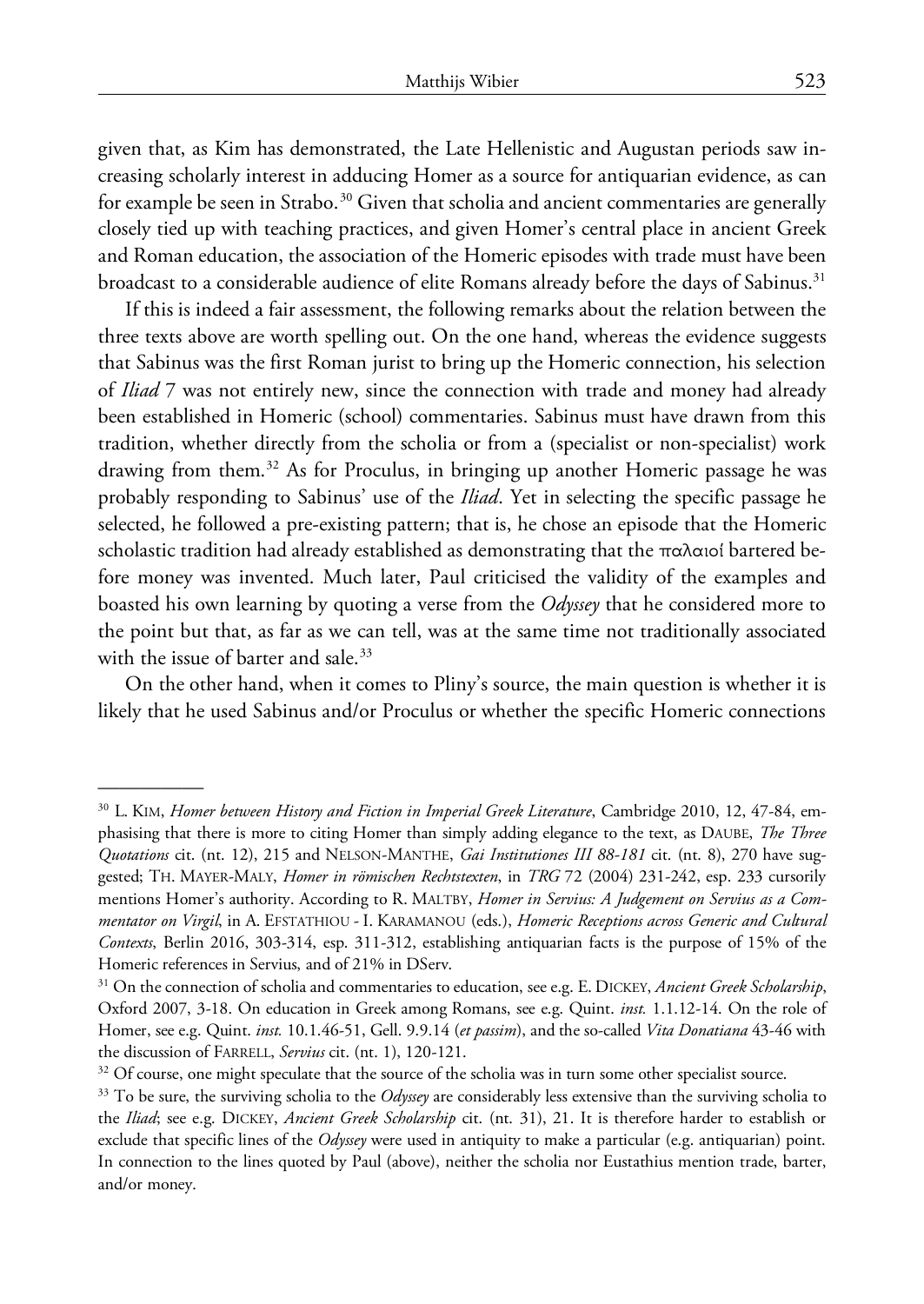reached him via a different channel, such as the scholastic material (in some form or another) or as embedded in an earlier source on metallurgy or economics. It has been pointed out that Pliny often indicates his sources for specific information.<sup>[34](#page-13-0)</sup> Given that he keeps silent on his sources at this point in the *Natural History*, it is impossible to say anything with certainty. Perhaps we may infer from the lack of references and the place in the book's introduction that he is reworking familiar material (such as Homeric school commentaries) or earlier work(s) on the topic under discussion (metallurgy and/or economics), rather than a highly specialist work on a subject matter not central to book 33 (such as Sabinus' work on Roman law). At this point, it should be noted that Pollux' *Onomasticon* 9.73-74 and Maximus of Tyre's *Oration* 39.1 too bring up both Homeric episodes in relation to barter and coined money, which seems to hint at the circulation of the association in educational and rhetorical circles in the Early Empire.<sup>[35](#page-13-1)</sup> In short, it is highly problematic to assume that Pliny drew his examples from Sabinus or Proculus.<sup>[36](#page-13-2)</sup> All we can say at present is that the Homeric reference in the context of barter, money, and trade had become a sort of commonplace by the later first century CE. The evidence of Pollux and Maximus of Tyre indicate that this was still the case in Gaius' time. In addition to finding the Homeric lines in one of his immediate juristic sources, then, this last point may go a long way to explain why Gaius included the reference and the lines themselves in his *Institutes*. It made perfect sense for a second-century author and his audience to have this antiquarian commonplace in a legal-antiquarian discussion of barter and sale.

### **3. Servius, his audience, and the authority of Gaius**

The preceding section reviewed the wide proliferation of the Homeric scenes as antiquarian evidence about trade. In light of what we have seen, the question as to why Servius credited specifically Gaius as his source becomes all the more pressing. We should recall in this connection that Gaius does not claim to have discovered the Homeric evidence himself, nor does he use it to support a claim of his own or an argument he explicitly subscribes to. In short, Gaius' text gives no impression that he in any sense 'owns' the quotation. In addition, it is crucial to keep in mind that the episodes' association with barter was not simply wide, but that it was prominent in the type of educational material that Servius (and his lineage) used extensively as repositories of knowledge in compiling their commentaries. On the other hand, works on Roman law, by virtue of being more specialist on a

<span id="page-13-0"></span><sup>34</sup> See for example J.F. HEALY, *Pliny the Elder on Science and Technology*, Oxford 1999, 42-62, also on the problems of establishing Pliny's uncredited sources. *Nat.* 1 gives lists of sources for each book, but no juristic text is mentioned for book 33 (1.79-80). As NICOLET, *Pline* cit. (nt. 10), 138 points out, Pliny's several citations of Sabinus only reference his antiquarian collections, not his works on valid law.

<span id="page-13-2"></span><span id="page-13-1"></span><sup>35</sup> See also Max. Tyr. 32.5 and 35.3 (on the Glaucus episode as the prototypical bad deal), with the relevant notes of M. TRAPP, *The Philosophical Orations of Maximus of Tyre*, Oxford 1997; cf. also Gell. 2.23.6 (*pretio*). <sup>36</sup> NICOLET, *Pline* cit. (nt. 10), 138 finds the idea attractive that Pliny read Sabinus but is unaware of the wider circulation of the episodes.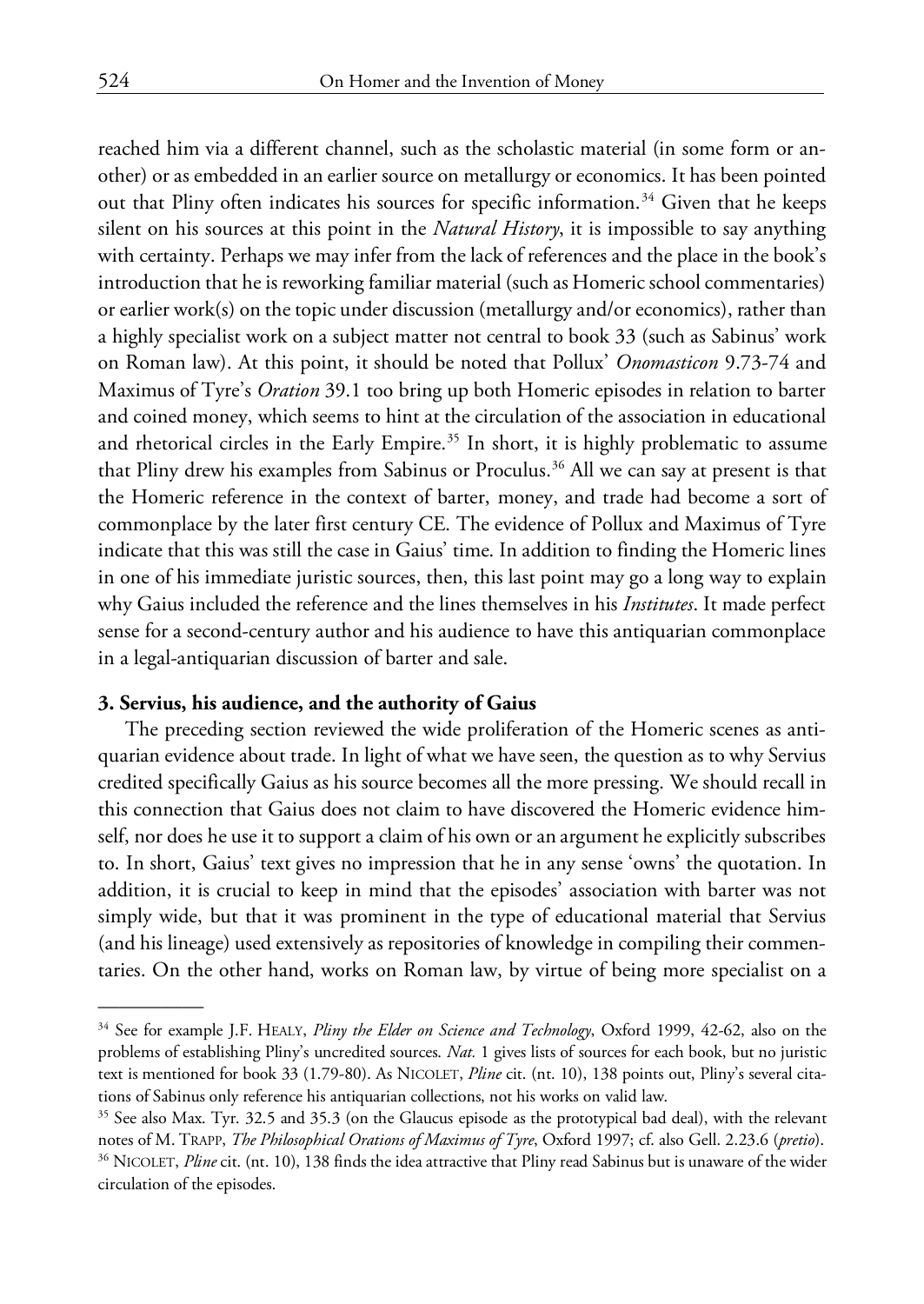subject not immediately connected with poetry, must have been a much less obvious choice to turn to when searching for useful material. How, then, can we account for Servius' reference to Gaius? I will address this question in several steps.

For starters, the phrasing of the lemma in Servius does not necessarily indicate that Gaius is the only source for the information the note provides. While the element *quod et Gaius* invokes Gaius' support for the explanation Servius just presented in his own voice, the formulation with *et* leaves open whether Gaius is supposed to be the only authority, or whether he is singled out as the foremost authority (i.e. among others) that comes to mind in relation to barter, also in an antiquarian context.<sup>[37](#page-14-0)</sup> The Gaius reference, therefore, need not imply that Servius did not know the Homeric scholia and commentaries, a point much debated in modern scholarship though in the end hard to dismiss altogether.<sup>38</sup> But the text Servius was commenting on was not the *Iliad*, which makes it unlikely that he was constantly copying off the Homeric scholia to flesh out his commentary. It seems instead that the passage in the *Georgics* called for a note about barter; and while this might already have activated the Homeric connection, the note then somehow needed backing up from an authority on trade, barter, and sale. The specific name that was triggered in this connection was Gaius rather than more indiscriminate educational material (such as the Homeric scholia). Moreover, it is very much possible that Servius' gloss of *magno mutentur* in terms of an *ingens pretium* helped spark a juristic association, given that *pretium* is a key term in the juristic discussions reviewed above.<sup>[39](#page-14-2)</sup> The name that came to Servius' mind was that of Gaius.[40](#page-14-3) From a more audience-oriented perspective, the point may be reformulated as follows: Servius may have wanted to make an explicit reference to the kind of authoritative source on topic that his audience would be familiar with, whether intimately from personal reading experience or simply by reputation. In the context of the Roman classroom, dropping Gaius' name may be understood as exposing students to the name and expertise of an author they might study in more detail later in their educational careers. Along the lines of an argument made by Racine, Servius would thus prime students from a young age to associate Gaius with expertise in economics and matters of law.<sup>41</sup>

Needless to say, the inference that Gaius was apparently an authority in Servius' days remains problematic as long as it is based on Servius' statement alone, not least since it involves contextualising a piece of evidence from that very piece of evidence itself. The

<span id="page-14-0"></span><sup>37</sup> Cf. DServ. *Aen.* 11.51; Serv. *Aen.* 6.741; DServ. *Aen.* 6.21. Also: Serv. *Aen.* 11.267, *georg.* 2.342.

<span id="page-14-1"></span><sup>38</sup> Different assessments in FARRELL, *Servius* cit. (nt. 1); RACINE, *Servius' Greek Lessons* cit. (nt. 3); MALTBY, *Homer* cit. (nt. 30), 314.

<span id="page-14-2"></span><sup>&</sup>lt;sup>39</sup> FARRELL, *Servius* cit. (nt. 1), 123-125 explores insightfully how Servius may have been prompted to add certain notes.

<span id="page-14-3"></span><sup>&</sup>lt;sup>40</sup> Such a scenario would suggest reasonable familiarity with Gaius' passage on Servius' part.

<span id="page-14-4"></span><sup>41</sup> RACINE, *Servius' Greek Lessons* cit. (nt. 3), 57-58, arguing that Servius invokes Herodotus not so much because students knew or could check the text but rather to encourage the association of Herodotus' name with Greek toponyms and mythographical material.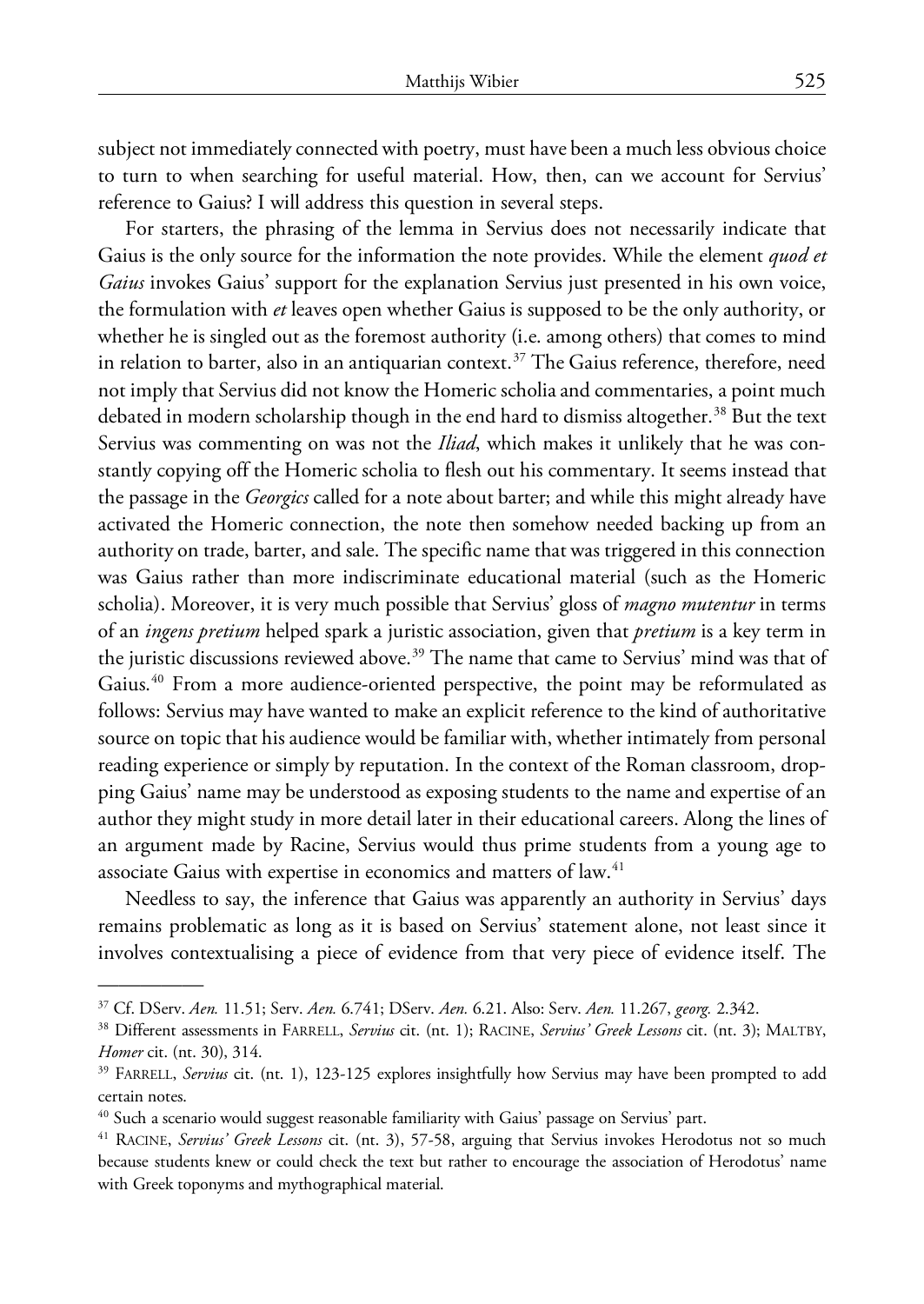inference thus needs more, independent support to have a claim to being persuasive. How, then, are we to contextualise and substantiate Gaius' authority in the later fourth/early fifth century? In this connection, the most important development from a socio-political point of view is probably the rise of a bureaucratic class in the Late Roman Empire, which is traditionally taken to have resulted from (or to have been intensified by) the administrative reforms of Diocletian and Constantine.<sup>[42](#page-15-0)</sup> Evidence from the East indicates that over the course of the fourth century recruitment for the administration focused increasingly on individuals with some legal education.<sup>[43](#page-15-1)</sup> For what it is worth, the so-called *Expositio totius mundi et gentium*, which probably reflects a fourth-century original, tells us that graduates from the famous law school of Berytus spread across the Empire to man the administrative apparatus  $(25)$ .<sup>[44](#page-15-2)</sup> From the perspective of the individual, the material and immaterial benefits that came with bureaucratic positions must have made these attractive, and it explains why people increasingly sought training in Roman law.<sup>[45](#page-15-3)</sup> Thus the fourth-century author Libanius complains extensively that so many of his students turned to law instead of staying on for more rhetorical education. Libanius is well known for engaging in caustic polemics against the very idea of studying of law as opposed to oratory, an old rhetorical trope, yet we also hear repeatedly that law may be a very good career choice.<sup>[46](#page-15-4)</sup> The evidence for the West is much more problematic, but Libanius' use of Berytus and Rome as a shorthand for legal education suggests that Rome also had (at least one) law school that attracted hordes of students from all over the Empire.<sup>[47](#page-15-5)</sup> It is also possible that teachers of rhetoric

<span id="page-15-0"></span><sup>42</sup> See first and foremost C.M.KELLY, *Emperors, Government and Bureaucracy*, in *CAH*<sup>2</sup> 13 (1998) 162-175, with further references. Although different reconstructions and chronologies are possible, the patchy evidence indicates that existing offices were reformed and that many new offices were created, increasing the number of posts to be filled. KELLY, *Emperors* cit., 163 with nt. 132 cites various estimates of the number of bureaucrats. See also C.M. KELLY, *Ruling the Later Roman Empire*, Cambridge (Mass.) 2004; E.LO CASCIO, *The New State of Diocletian and Constantine: From the Tetrarchy to the Reunification of the Empire*, in *CAH*<sup>2</sup> 12 (2005) 170-183, esp. 172-173 (esp. nt. 6); cf. R.S. BAGNALL, *Egypt in Late Antiquity*, Princeton 1996, 66. Still relevant is A.H.M.JONES, *The Later Roman Empire, 284-602: A Social, Economic, and Administrative Survey* I, Oxford 1964, 366-410, 563-606. An ancient source linking an explosion of officials with Diocletian is Lact. *mort. pers.* 7.3-4.

<span id="page-15-1"></span><sup>43</sup> See J.H.W.G. LIEBESCHUETZ, *Antioch: City and Imperial Administration in the Later Roman Empire*, Oxford 1972, 246-248 with the (patchy) evidence.

<span id="page-15-3"></span><span id="page-15-2"></span><sup>44</sup> For a sixth-century expression of the same idea of law graduates running the Empire, see *Const. Omnem* 11. <sup>45</sup> See KELLY, *Emperors* cit. (nt. 42) and *Ruling* cit. (nt. 42) on the benefits in terms of monetary rewards and upward mobility. For an evocative illustration, see the hypothetical quantification of pay rates made at BAGNALL, *Egypt* cit. (nt. 42), 66.

<span id="page-15-4"></span><sup>46</sup> E.g. Lib. *or.* 2.44, 48.22-29 (using Rome and Berytus as metonymies for their law schools); see on Libanius first and foremost R. CRIBIORE, *The School of Libanius in Late Antique Antioch*, Princeton 2007, 211-212 and K. MCNAMEE, *Another Chapter in the History of Scholia*, in *CQ* 48/1 (1998) 269-288, esp. 272-273, 269-270 (with wider context as well).

<span id="page-15-5"></span><sup>47</sup> For Libanius, see my previous nt. The existence of a law school in Rome in the fourth century has been plausibly posited on the argument that Diocletian and successors must have facilitated the legal training called for by their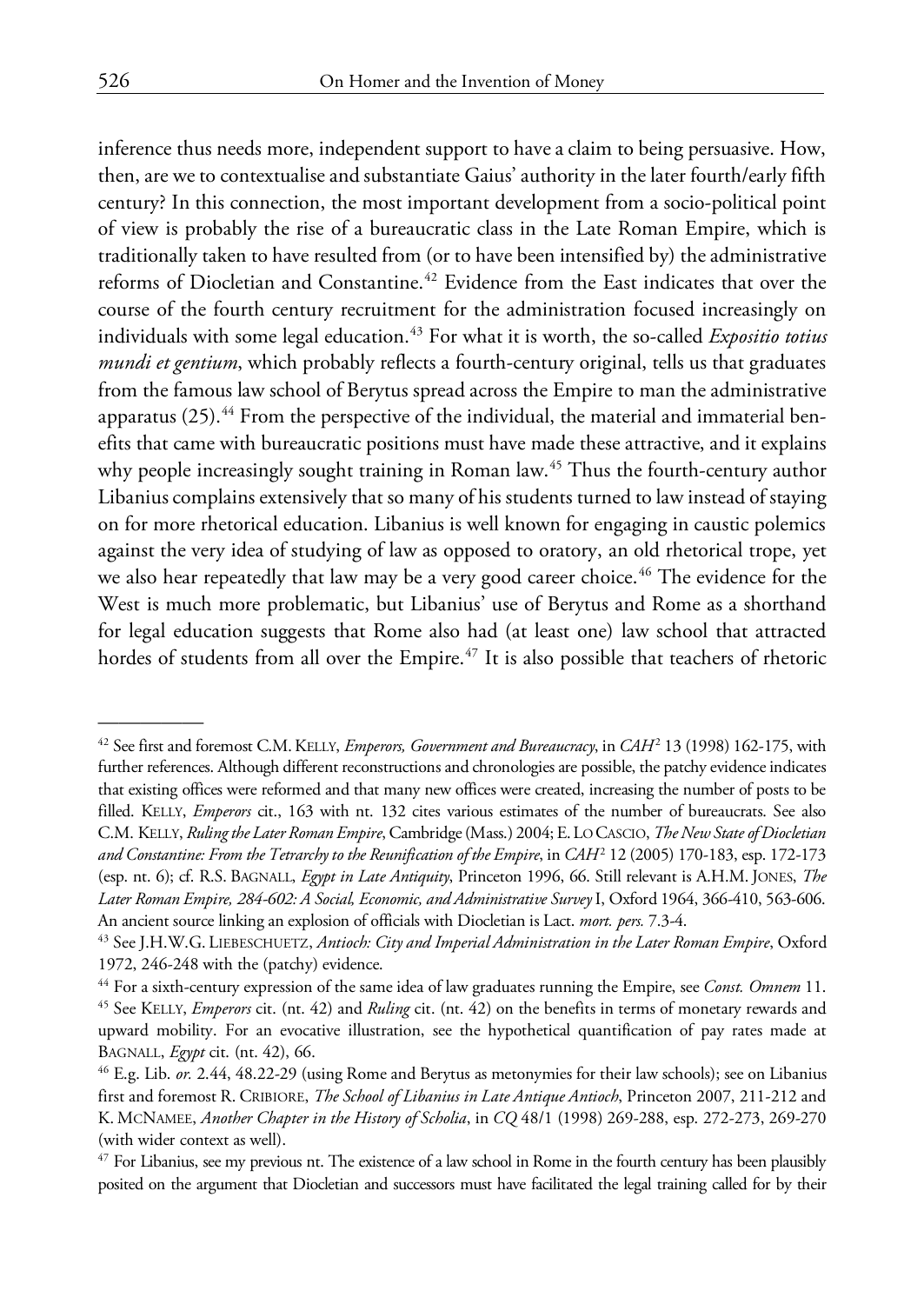offered some very rudimentary legal instruction, for which a textbook such as that of Gaius must have been useful.<sup>[48](#page-16-0)</sup> While this view is bound to remain controversial due to problematic evidence, this may be the sort of setting that Jerome has in mind when reminiscing about his training in forensic oratory: the considerable legal knowledge we find throughout his oeuvre indicates that his education must have included at least some basic legal training.[49](#page-16-1) All this suggests that legal education was a growth market in the fourth century.

With regard to the question of Gaius' emerging status as an authority, two corollaries are worth spelling out in particular. On the one hand, the increasing turn to legal education must have created a niche for textbooks such as Gaius' *Institutes*. On the other hand, these developments are likely to have projected law into an ever more mainstream place in the world of Roman education, thus also turning legal authors such as Gaius more into household names. I would argue that it is no coincidence that by the late fourth and early fifth centuries we witness the first small boom of references to Gaius. The most obvious and extensive example is the so-called *Collatio legum Mosaicarum et Romanarum*, whose com-position is conventionally placed at Rome in the window 390-438 CE.<sup>[50](#page-16-2)</sup> Furthermore, it seems quite clear that the *Fragmenta Augustodunensia* are the remains of lecture material based on Gaius' *Institutes*. Now, apart from the question whether the fourth or fifth-cen-tury single ms. is the 'original' or transmits a pre-existing text,<sup>[51](#page-16-3)</sup> the choice to compose/copy the work indicates that Gaius had a place in an educational context at this time.[52](#page-16-4) Finally, while both the *Collatio* and the *Fragmenta Augustodunensia* display great

administrative reforms. However, the evidence is extremely thin. A selection: *Vat. fragm.* 204 (Ulpian quoting Caracalla) indicates that youngsters came to Rome to study law already before Diocletian; CTh. 14.9.1 (370 CE) suggests students flooded Rome (though without specifically mentioning law); Aug. *conf.* 6.8.13 reports Alypius studied rhetoric in Carthage and law in Rome (cf. Constantius *vita Germ*. 1); *CIL* VI 31992 (427 CE) commemorates a law teacher from Rome born around 365. See D. LIEBS, *Roman Law*, in *CAH*<sup>2</sup> 14 (2001) 238-259, esp. 253.

<span id="page-16-0"></span><sup>48</sup> The *Fragmenta Augustodunensia* may have been used to give elementary legal instruction on the basis of Gaius' *Institutes* to students of rhetoric. On the work, see J.D. RODRÍGUEZ MARTÍN, *Gayo a través de los Fragmenta Augustodunensia: cuestiones exegéticas*, this volume, 531-564, and R. FERRI, *Teaching Roman Law in an Ancient Western School*, this volume, 565-576. For Quintilian, the ideal orator has knowledge of the law (*inst.* 12.3). On the detailed legal knowledge behind the pseudo-Quintilianic declamations, see D. MAN-TOVANI, *I giuristi, il retore e le api. Ius controversum e natura nella Declamatio maior XIII*, in D. MANTOVANI - A. SCHIAVONE (a c. di), *Testi e problemi del giusnaturalismo romano*, Pavia 2007, 323-385.

<span id="page-16-1"></span><sup>49</sup> E.g. Hier. *epist.* 52.1.2; *Apol.* 1.30; *in Gal.* 2.11. See J.N.D.KELLY, *Jerome: His Life, Writings and Controversies*, London 1975, 14-16. Jerome's references to detailed points of law are collected by G. VIOLARDO, *Il pensiero giuridico di San Girolamo*, Milano 1937.

<span id="page-16-2"></span><sup>50</sup> See R.M. FRAKES, *Compiling the Collatio Legum Mosaicarum et Romanarum in Late Antiquity*, Oxford 2011, 35-65 as a starting-point. The main alternative dating (early years of Constantine) assumes problematically that the work is (extensively) interpolated.

<span id="page-16-4"></span><span id="page-16-3"></span><sup>51</sup> See RODRÍGUEZ MARTÍN, *Gayo* cit. (nt. 48); FERRI, *Teaching Roman Law* cit. (nt. 48); NELSON-DAVID, *Überlieferung* cit. (nt. 7), 96-104.

<sup>52</sup> Even more speculative (though not implausible) is the suggestion that the *Liber Gai*, an epitome of the *Institutes* appended to the sixth-century *Lex Romana Visigothorum*, was in fact largely produced around 400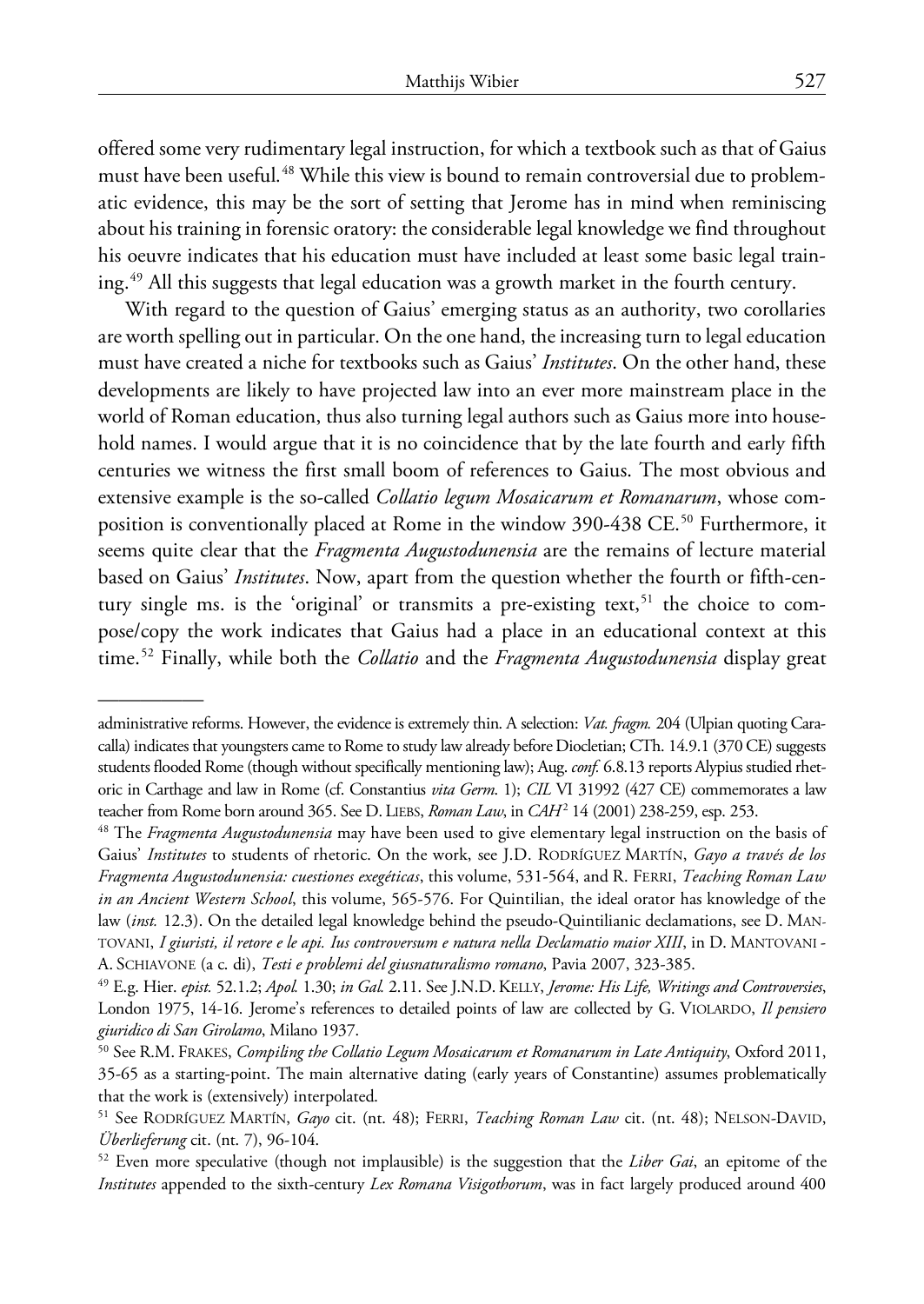interest in and familiarity with Roman legal texts, probably even more telling about the spread of Gaius' reputation is a reference we can glimpse in a less specialist educational text. Thus the commentary of Ps.-Asconius on Cicero's *Verrines*, which should be dated to the late fourth or early fifth century, quotes Gaius' *Institutes* 4.15 in order to elucidate a point of law brought up by *Verrines* 2.1.26.<sup>[53](#page-17-0)</sup> Apparently, then, the anonymous commentator turned to Gaius when resolving the exegetical question before him. All these cases point to Gaius' place among the foremost authorities on law by the late fourth and early fifth centuries, which was eventually recognised by the Law of Citations of 426 (CTh.  $1.4.3$ ).<sup>[54](#page-17-1)</sup>

If the above indicates that Gaius' star was rising in a world in which legal education was expanding, this is of course not to say that Gaius' *Institutes* was the only textbook on the market that could be used in legal instruction or for looking up the basic details of legal doctrine. For example, we can observe traces of a similar usage of Ulpian's *Institutes* for the later fourth and early fifth centuries.<sup>[55](#page-17-2)</sup> In this connection, we should note in particular that Servius (or his sources) appear to have mined juristic works other than Gaius' for legal and legal-antiquarian information too, even for material that could also be found in Gaius. It has for instance been pointed out that Servius' characterisation of *coemptio* as a reciprocal sale between the spouses (*georg.* 1.31) bears more similarity to the account in Ulpian's *Institutes* than that in Gaius',<sup>[56](#page-17-3)</sup> who emphasises the groom's act of purchasing  $(1.113).$ <sup>57</sup>

CE rather than by the Visigothic compilers. This would underscore the importance of Gaius in legal teaching in the West in our period. On this very complicated issue, see first and foremost D. MANTOVANI, *Sul Liber Gai. Trasmissione, forma, contenuti e storia degli studi*, this volume, 577-638.

<span id="page-17-0"></span><sup>53</sup> The commentary is transmitted along with those of Asconius Pedianus (first century CE). J.N.MADVIG, *De Q. Asconii Pediani et aliorum veterum interpretum in Ciceronis orationes commentariis disputatio critica*, Hauniae 1828, 134-142 already established that the *Verrines* commentary must be much later, arguing for the fifth century.

<span id="page-17-1"></span><sup>&</sup>lt;sup>54</sup> Further references to Gaius in this era have been proposed by Huschke and Honoré, though on problematic evidence. PH.E. HUSCHKE, *Iurisprudentiae anteiustinianae quae supersunt*, Lipsiae 18611 , 309 emends the grammarian Diomedes' crediting of a rare word *apud Cavium* into *apud Gaium*, even though the mss. give no indication the text is corrupt and a reference to the etymologist Gavius of Quint. *inst.* 1.6.36 (Gavius Bassus?) is plausible. A.M. HONORÉ, *Scriptor Historiae Augustae*, in *JRS* 77 (1987) 156-176, esp. 168 holds that the *lex Caninia* mentioned at Hist. Aug. *Tac.* 10.7 must come from Gai. 1.42; yet for example *Tit. Ulp.* 1.24 provides the same information. The further suggestion that Ausonius at *Griph.* 63-64 relied on Gai. 4.143-155 may be correct but cannot be proven.

<span id="page-17-2"></span><sup>55</sup> Quoted several times in the *Collatio* (i.e. more frequently than Gaius). In addition, fragments of a fifthcentury parchment codex, probably produced in Southern Italy, can with certainty be ascribed to the work (Wien, Österreichische Nationalbibliothek, Vindob. L 1b = MP3 2959 = LDAB 4136 = *CLA* 10.1471); see S. AMMIRATI, *Sul libro latino antico: ricerche bibliologiche e paleografiche*, Pisa 2015, 79, 104, 109.

<span id="page-17-3"></span><sup>56</sup> The passage from Ulpian is preserved, perhaps in paraphrase, by Boeth. *in top. Cic.* 2.3.14.

<span id="page-17-4"></span><sup>57</sup> NELSON-DAVID, *Überlieferung* cit. (nt. 7), 146-148. The corrupted text in Gaius is least intrusively fixed along the lines of Kübler and Krüger; Nelson's speculation lacks contextual support. In any case, Servius' phraseology seems closer to Ulpian's (note *invicem*). Yet matters are more complicated. Invoking Varro, Nonius Marcellus (fl. 390s?) claims *coemptio* is a ritual purchase of the groom by the bride, the exact opposite it seems